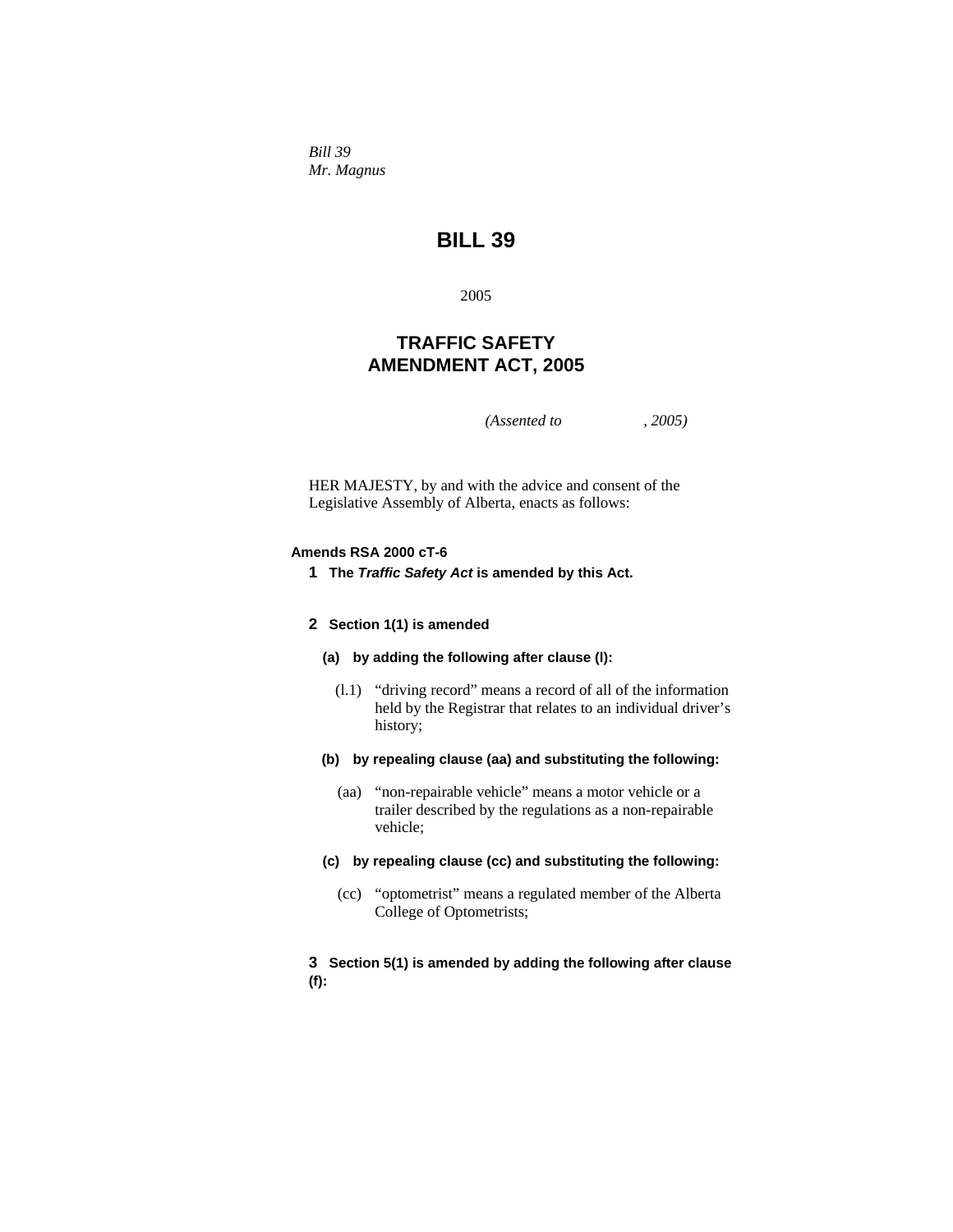(f.1) an official of a jurisdiction other than Alberta who is a registrar of corporations or performs a function for that jurisdiction similar to the function that the Registrar of Corporations performs for Alberta,

### **4 Section 8 is amended**

**(a) by repealing subsection (1) and substituting the following:**

### **Release of personal driving and motor vehicle information 8(1)** In this section, "personal driving and motor vehicle

information" means

- (a) any information supplied by an individual under this Act in order for that individual to be issued a motor vehicle document in that individual's name, or
- (b) any information contained in an individual's driving record

that if released could identify or lead to the identification of an individual.

**(b) by repealing subsection (3).**

### **5 Section 11 is amended**

### **(a) by repealing subsection (2) and substituting the following:**

**(2)** Subject to the regulations, where a report is made in respect of an accident involving a motor vehicle under

- (a) the previous legislation,
- (b) section 70 or 71 of this Act, or
- (c) the regulations,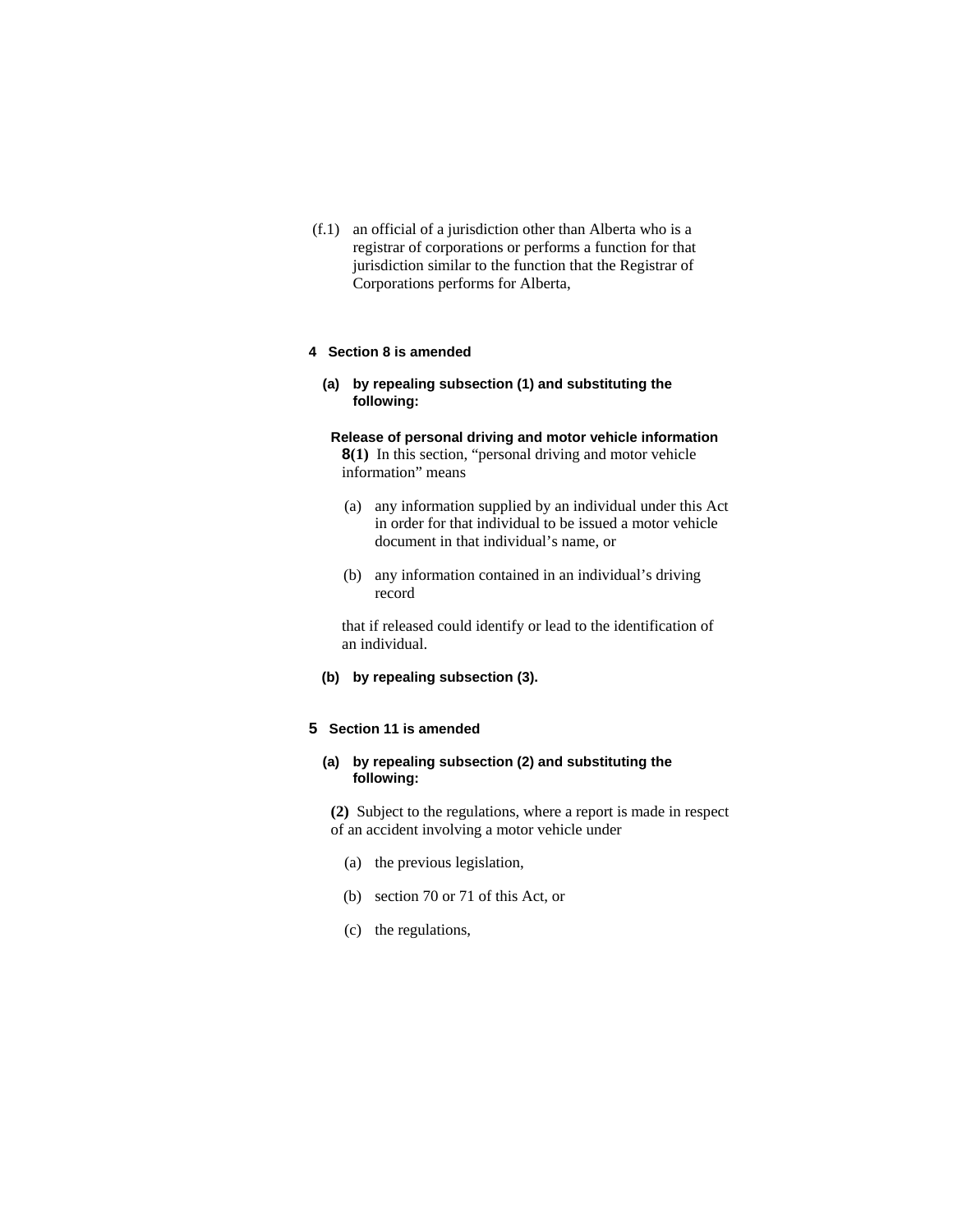a peace officer may release information contained in that report to the Registrar for the purposes of monitoring drivers and the safe operation of commercial vehicles and motor vehicles.

**(2.1)** The Registrar or a peace officer may release information contained in a report referred to in subsection (2) to

- (a) a person or an insurance company or a lawyer, agent or representative of that person or company if the person or company
	- (i) has paid or may be liable to pay damages, or
	- (ii) has recovered or may be entitled to recover damages,
- (b) a road authority for the purposes of improving traffic circulation or the management of roadways, or
- (c) the Alberta Transportation Safety Board for the purposes of making a decision under Part 2, Division 2 or 3.
- **(b) in subsection (3) by striking out** "subsection (2)" **and**  substituting "subsections (2) and (2.1)".

### **6 Section 11.1 is amended**

- **(a) in subsection (1)(a) by adding the following after subclause (iii):**
	- (iv) matters related to the operation of the commercial vehicle recorded by the Registrar under this Act;
	- (v) matters related to the compliance or failure to comply of an operator of the commercial vehicle or a carrier as defined in Part 7 with safety laws;
	- (vi) safety matters and matters relating to the compliance or failure to comply with transportation legislation referred to in section 132(1) by carriers as defined in Part 7 and other persons who engage in, have engaged in or may become engaged in the operation of commercial vehicles.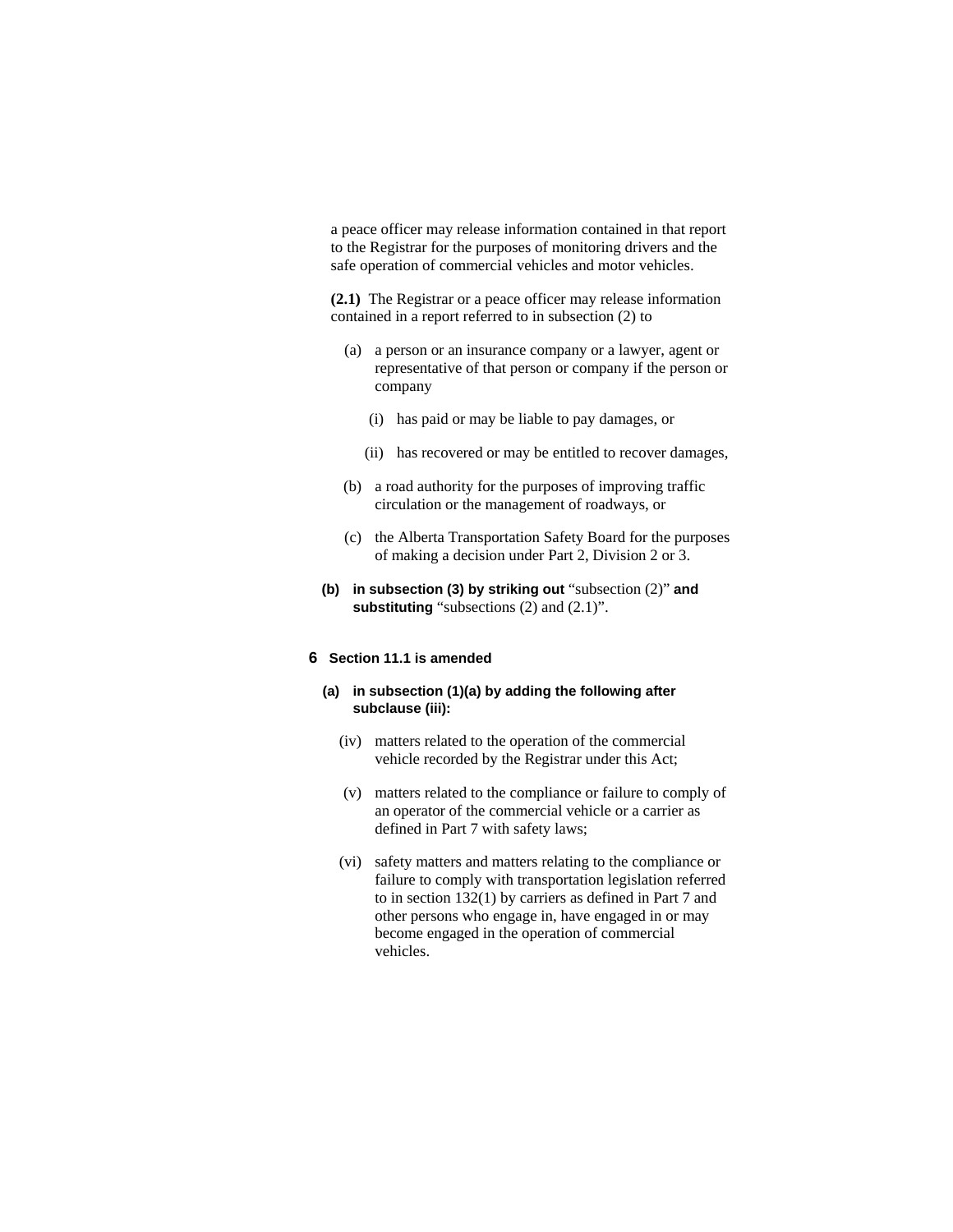### **(b) in subsection (1) by adding the following after clause (b):**

- (c) "safety laws" means
	- (i) this Act;
	- (ii) the *Dangerous Goods Transportation and Handling Act* and regulations made under that Act;
	- (iii) the laws of a jurisdiction other than Alberta respecting the same, similar or equivalent subjects as those regulated or controlled by the enactments referred to in subclauses (i) and (ii).
- **(c) in subsection (3) by adding** "and to any law enforcement agency in or outside Alberta" **after** "another jurisdiction".

### **7 Section 24 is repealed and the following is substituted:**

### **Functions of the Board**

**24** The Board shall

- (a) conduct reviews and appeals under Divisions 2 and 3, and
- (b) consider any other matter not referred to in clause (a) that is referred to the Board by the Minister.
- **8 Section 26 is repealed and the following is substituted:**

#### **Quorum**

**26** Except where otherwise directed by the Chair or the Minister, a quorum of the Board consists of one member of the Board.

### **9 Section 27 is amended**

**(a) in subsection (1) by adding the following after clause (e):**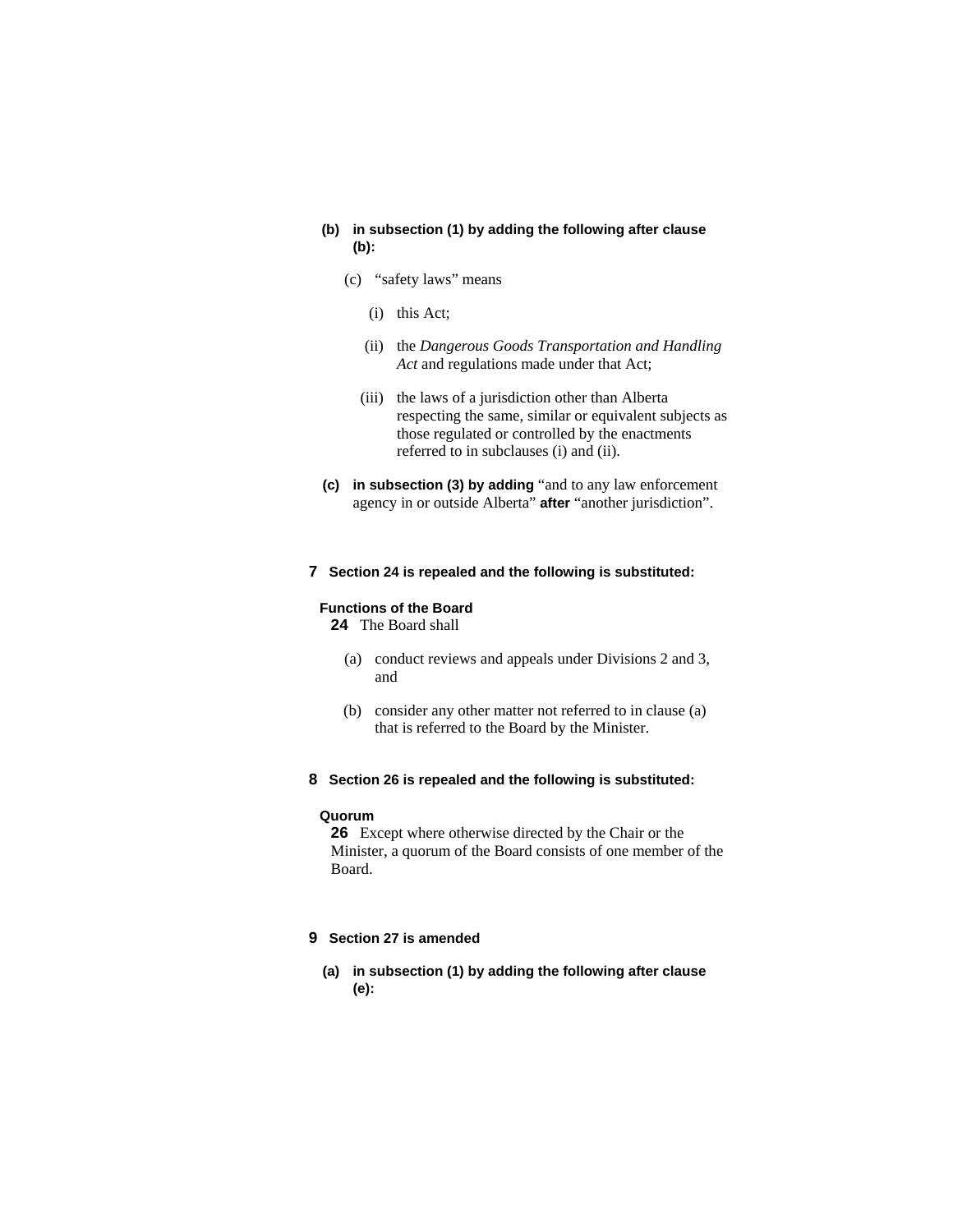(f) the Board may grant interim relief and stays in respect of any matter that is being heard, reviewed or appealed pending the determination of the hearing, review or appeal, subject to any directions, terms or conditions that the Board considers appropriate.

### **(b) in subsection (2) by repealing clause (i) and substituting the following:**

 (i) governing the granting of interim relief and stays in respect of matters being heard, reviewed or appealed under this Act;

### **10 The following is added after section 29:**

#### **Failure to attend, etc.**

**29.1(1)** Where, in respect of a hearing, a review or an appeal before the Board, a person is summoned or otherwise required to attend before the Board and fails or refuses to do so, the Court of Queen's Bench may, on application by the Board, commit the person for contempt or issue a bench warrant requiring the attendance of the person before the Board.

**(2)** The Court of Queen's Bench may, on application by the Board, commit a person for contempt where the person attends before the Board in respect of a hearing, a review or an appeal but fails or refuses either to give evidence under oath or otherwise, or to produce any record, object or thing, when required to do so.

### **11 Section 35 is amended**

### **(a) by repealing subsection (1) and substituting the following:**

#### **Appeals re permits**

**35(1)** Where the Registrar

- (a) refuses to issue a permit to a person under section 62,
- (b) cancels a person's permit under section 62, or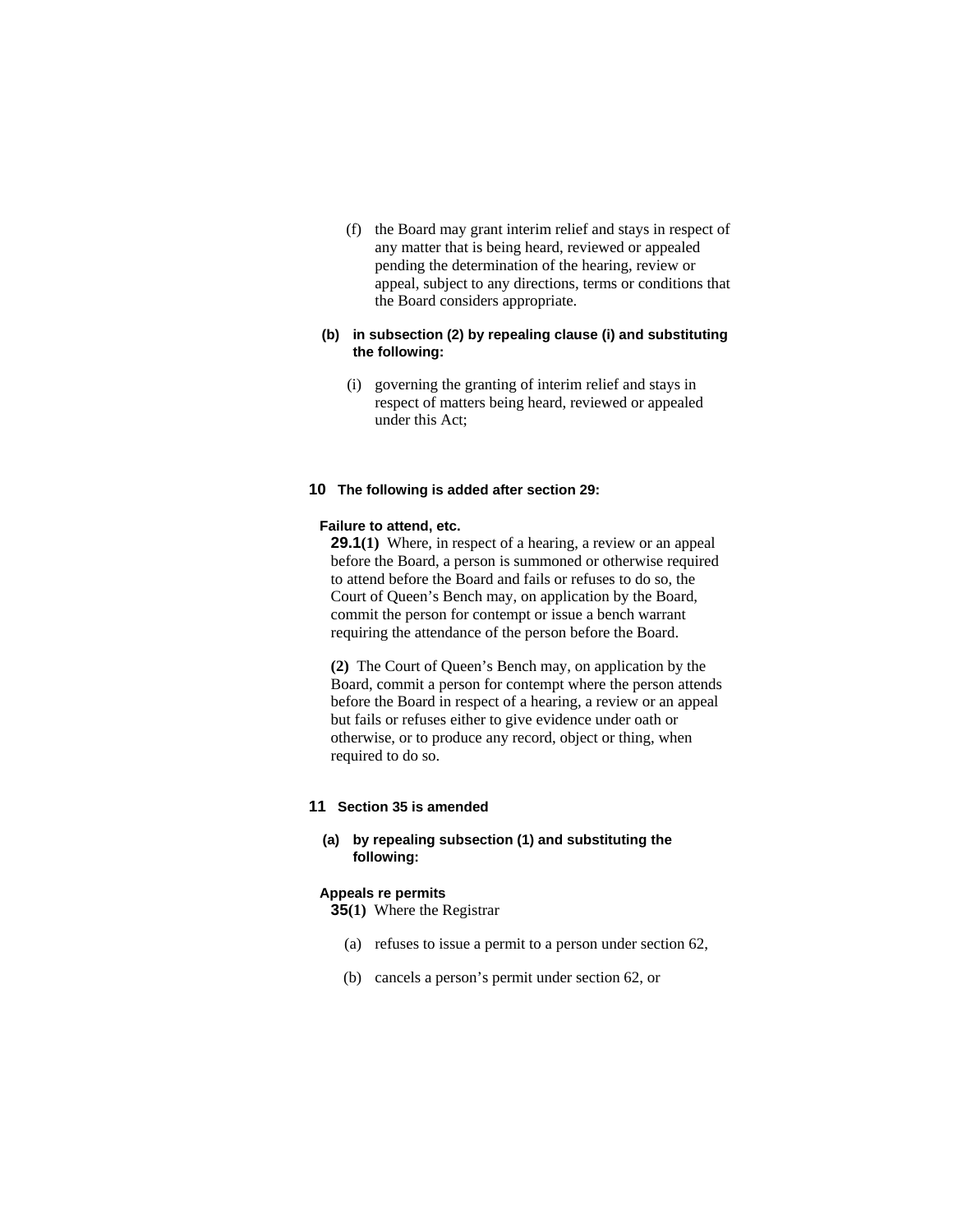(c) imposes a term or condition to which the permit is subject,

that person may appeal the refusal, cancellation or imposition of the term or condition to the Board.

### **(b) in subsection (2) by adding the following after clause (a):**

(a.1) direct the Registrar to issue a permit;

### **12 The following is added after section 42:**

## **Appeals re vehicle inspection facilities and vehicle inspection technicians**

**42.1(1)** In this section,

- (a) "vehicle inspection facility" includes an inspection station;
- (b) "vehicle inspection technician" includes an inspection technician and an inspection mechanic.

**(2)** Where a person who pursuant to a licence issued under this Act

- (a) operates a vehicle inspection facility, or
- (b) is a vehicle inspection technician

is affected by a decision or action of the Registrar with respect to the operation of or the provision of services by the vehicle inspection facility or the actions of or the provision of services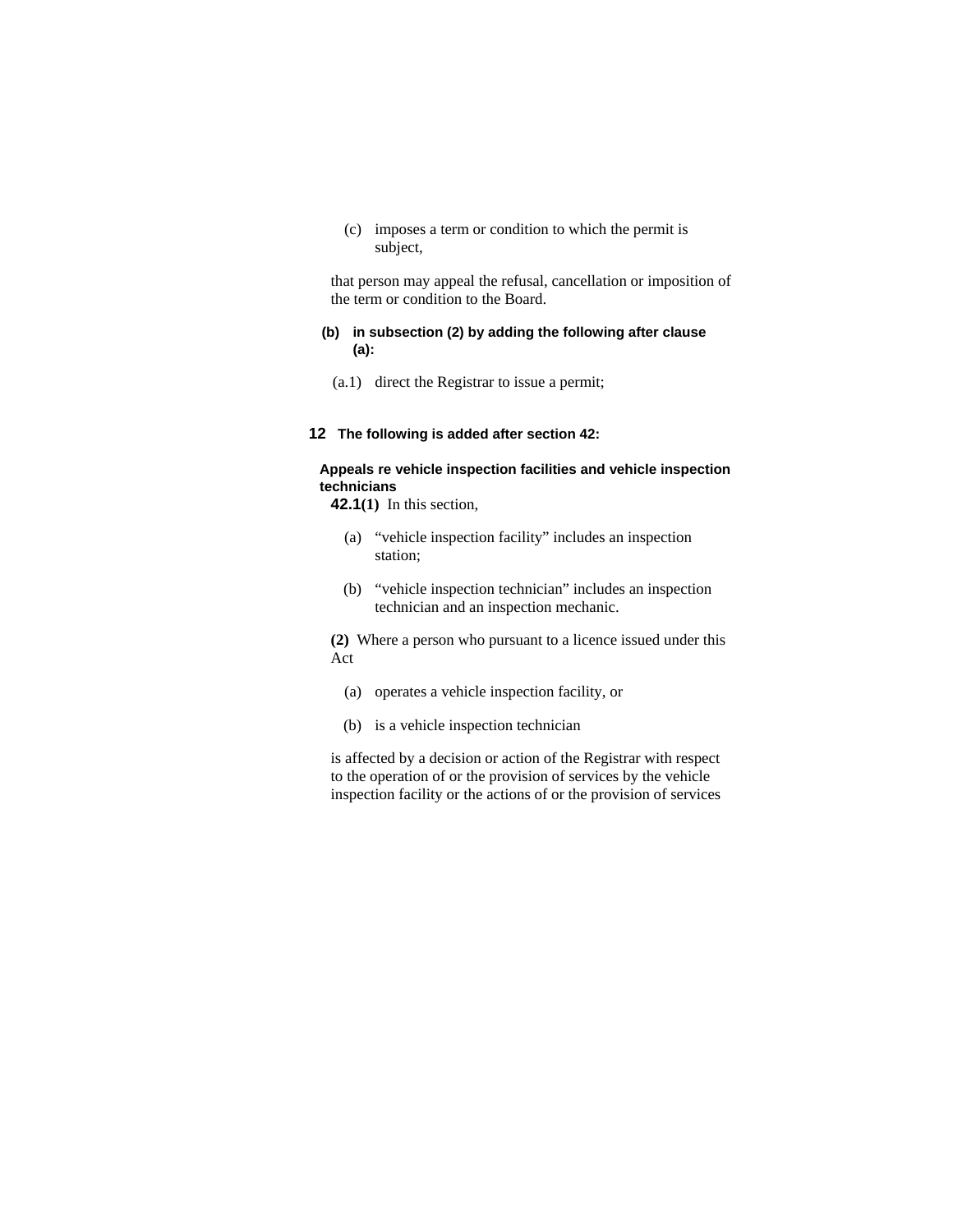by the vehicle inspection technician, that person may appeal that decision or action to the Board.

**(3)** In determining an appeal commenced pursuant to this section, the Board may

- (a) confirm, vary or rescind the decision made or action taken by the Registrar, or
- (b) set aside the decision made or action taken by the Registrar and make any decision or take any action that the Registrar is empowered to make or take.

#### **13 Section 44 is repealed and the following is substituted:**

#### **Other appeals**

**44(1)** Where directed to do so by the Minister or as provided for by regulation, the Board shall conduct an appeal in respect of any matter arising under this Act that is not otherwise provided for under this Part.

**(2)** In determining an appeal commenced pursuant to this section, the Board may, subject to this Act, provide the relief

- (a) that the Board considers appropriate in the circumstances, or
- (b) that is provided for by regulation.
- **(3)** The Minister may make regulations
	- (a) providing for appeals to the Board in respect of any matter arising under this Act where an appeal is not otherwise provided for under this Part;
	- (b) providing for the relief that may be granted by the Board in respect of appeals under this section.

**14 Section 47 is amended by striking out** "section 43" **and substituting** "section 27 or 43".

**15 Section 54 is amended**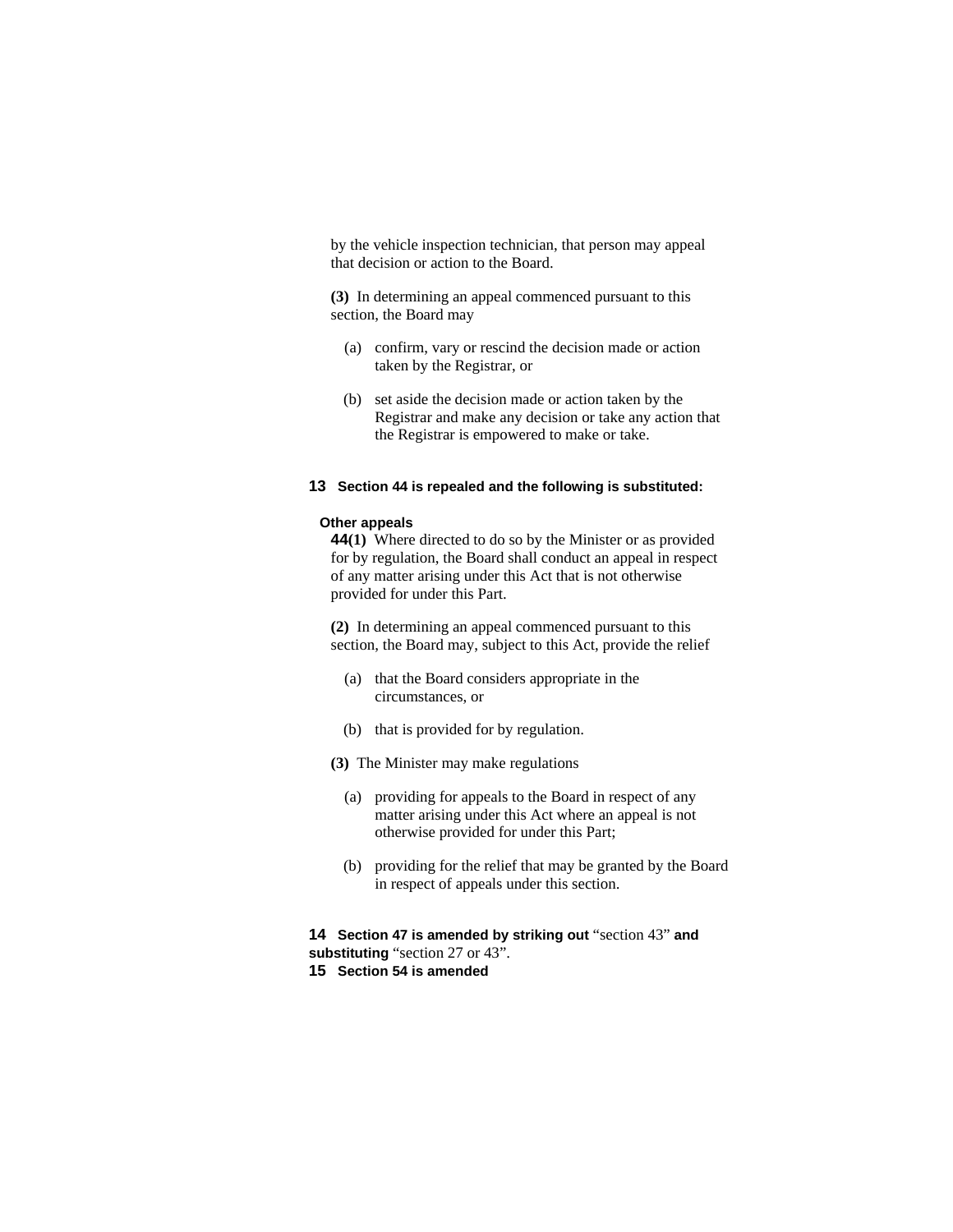#### **(a) by adding the following after subsection (1):**

**(1.1)** If a person drives or has a motor vehicle on a highway without the expressed or implied consent of the registered owner of the vehicle, that person is deemed for the purposes of subsection  $(1)(a)$  or  $(b)$  to drive or have on a highway a motor vehicle that is not an insured motor vehicle.

### **(b) by repealing subsection (4) and substituting the following:**

**(4)** A person, other than a corporation, who contravenes subsection (1) or section  $52(1)(h)$  or  $167(8)$  is liable,

- (a) for the first contravention, to a fine of not less than \$2500 and not more than \$10 000 and in default of payment to imprisonment for a term of not less than 45 days and not more than 6 months, and
- (b) for each subsequent contravention that occurs within 5 years from the day of the contravention referred to in clause (a), to a fine of not less than \$5000 and not more than \$20 000 and in default of payment to imprisonment for a term of not less than 60 days and not more than 6 months.

## **16 The following is added after section 60:**

#### **Confidential reporting**

**60.1** If information is provided to the Registrar in good faith that a person

- (a) is not competent to safely operate a motor vehicle,
- (b) is not qualified or does not have the ability to operate a motor vehicle safely, or
- (c) may have a medical or physical condition that impairs his or her ability to safely operate a motor vehicle,

no person shall release the identity of the person providing the information, or release any information provided by that person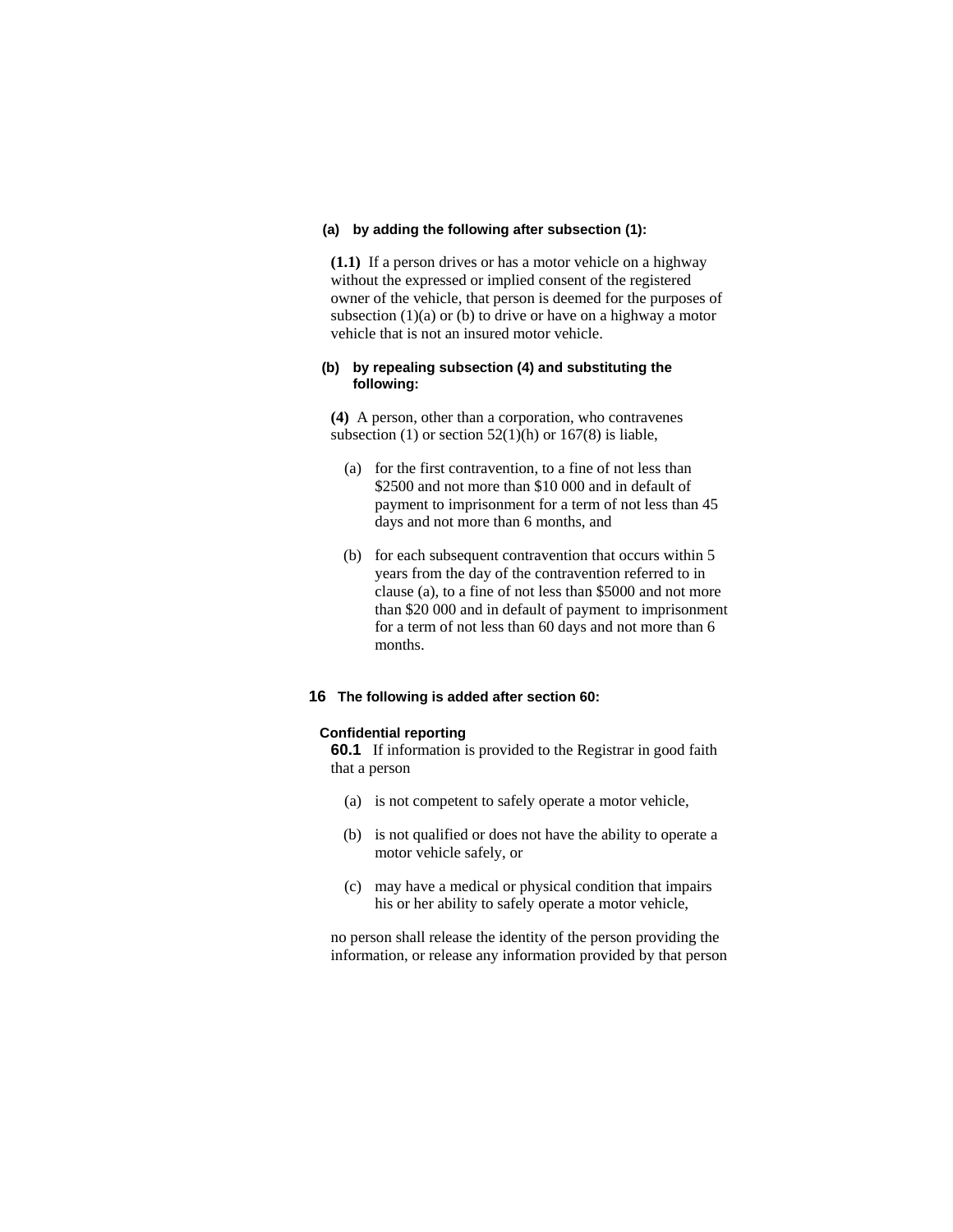that could reasonably be expected to reveal that person's identity, unless the person providing the information authorizes the release of that identifying information in writing.

### **17 Section 64 is amended by adding the following after clause (u):**

 (v) governing any matter relating to the issuance of dealer's licence plates and trade licence plates and the operation of a motor vehicle on a highway with a dealer's licence plate or a trade licence plate attached, including requirements for the production and retention of documents.

### **18 Section 81 is amended**

#### **(a) by adding the following after clause (b):**

- (b.1) establishing and governing, with respect to persons who engage in, have engaged in or may become engaged in providing any services in relation to matters referred to in clause (b), a program under which a profile or other record is kept with respect to the provision of those services and the compliance or failure to comply with this Act respecting the provision of those services;
- (b.2) providing for and governing sanctions that may be imposed in respect of a program referred to in clause (b.1);
- (b.3) governing the inspection by a peace officer of any business related to motor vehicle inspections;

#### **(b) in clause (g)**

- **(i) by adding** "or a non-repairable vehicle" **after** "salvage motor vehicle";
- **(ii) by adding** "or non-repairable vehicles" **after** "salvage vehicles" **wherever it occurs**.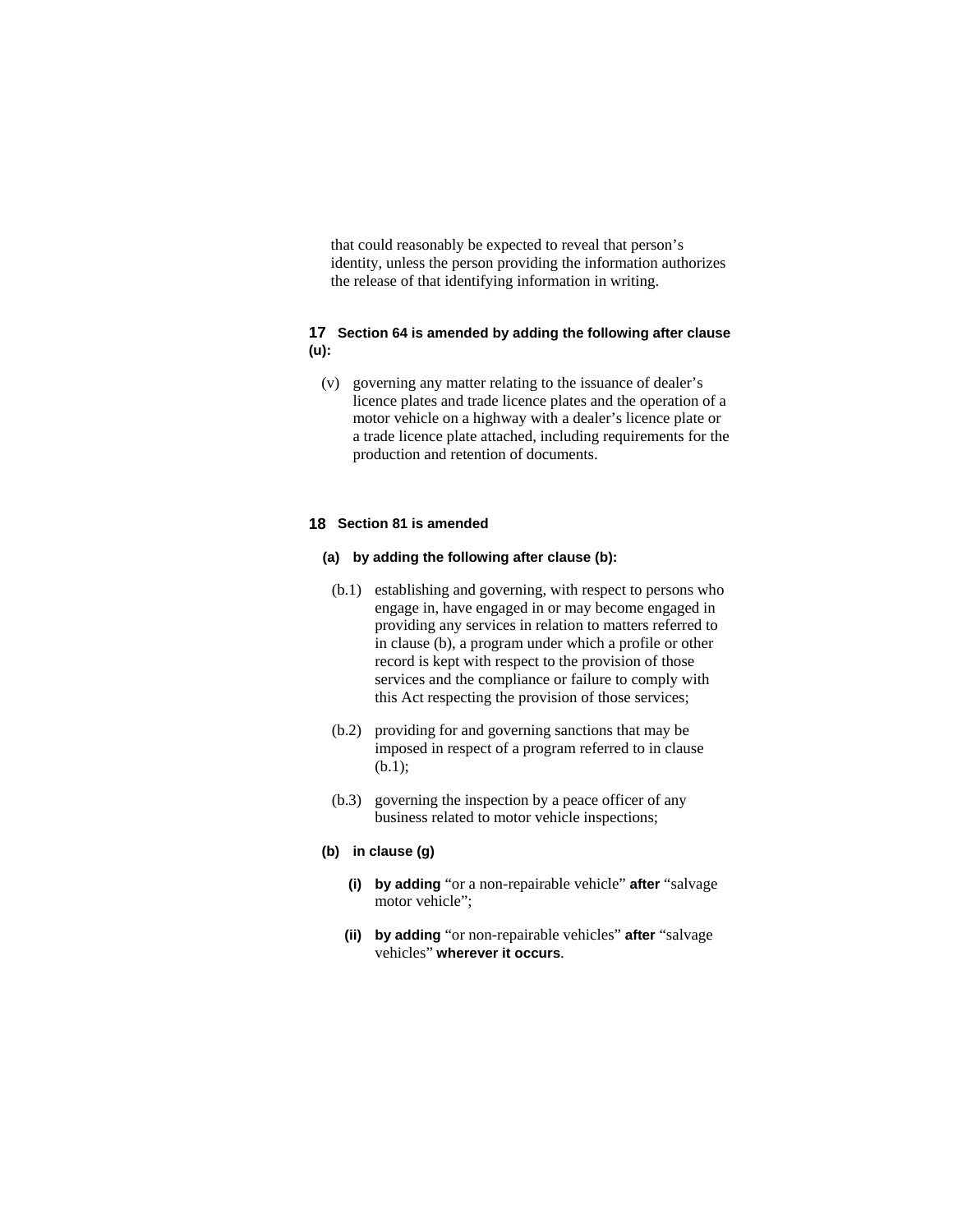**19 Section 86(1)(c) is amended by striking out** "(p) or (q)" **and substituting** ", (p.1), (p.2), (q), (r) or (t)".

**20 Section 90(1)(e) is amended by adding** "and for the purposes of subsections (2) to (8) includes a special constable" **after** "*Police Act*".

#### **21 Section 115 is amended**

#### **(a) in subsection (2)**

### **(i) by adding the following after clause (p):**

- (p.1) drive a vehicle on a portion of a highway that is under construction or repair or is in a state of disrepair at a speed that is greater than the maximum speed limit established or prescribed under section  $108(1)(g)$  for that portion of highway;
- (p.2) drive a vehicle on a portion of a highway at a speed that is greater than the maximum speed limit established or prescribed under section 108(1)(g) for that portion of highway where there are persons present on the highway who are constructing or repairing that portion of highway or who are directing traffic in connection with the construction or repair of that portion of highway;

### **(ii) by adding the following after clause (s):**

- (t) subject to subsection (4), drive a vehicle on a highway at a speed greater than 60 kilometres per hour, or the maximum speed limit established or prescribed for that highway under
	- (i) this Act,
	- (ii) the *Government Property Traffic Act* (Canada), or
	- (iii) the *National Parks Act* (Canada),

whichever is lower, if the vehicle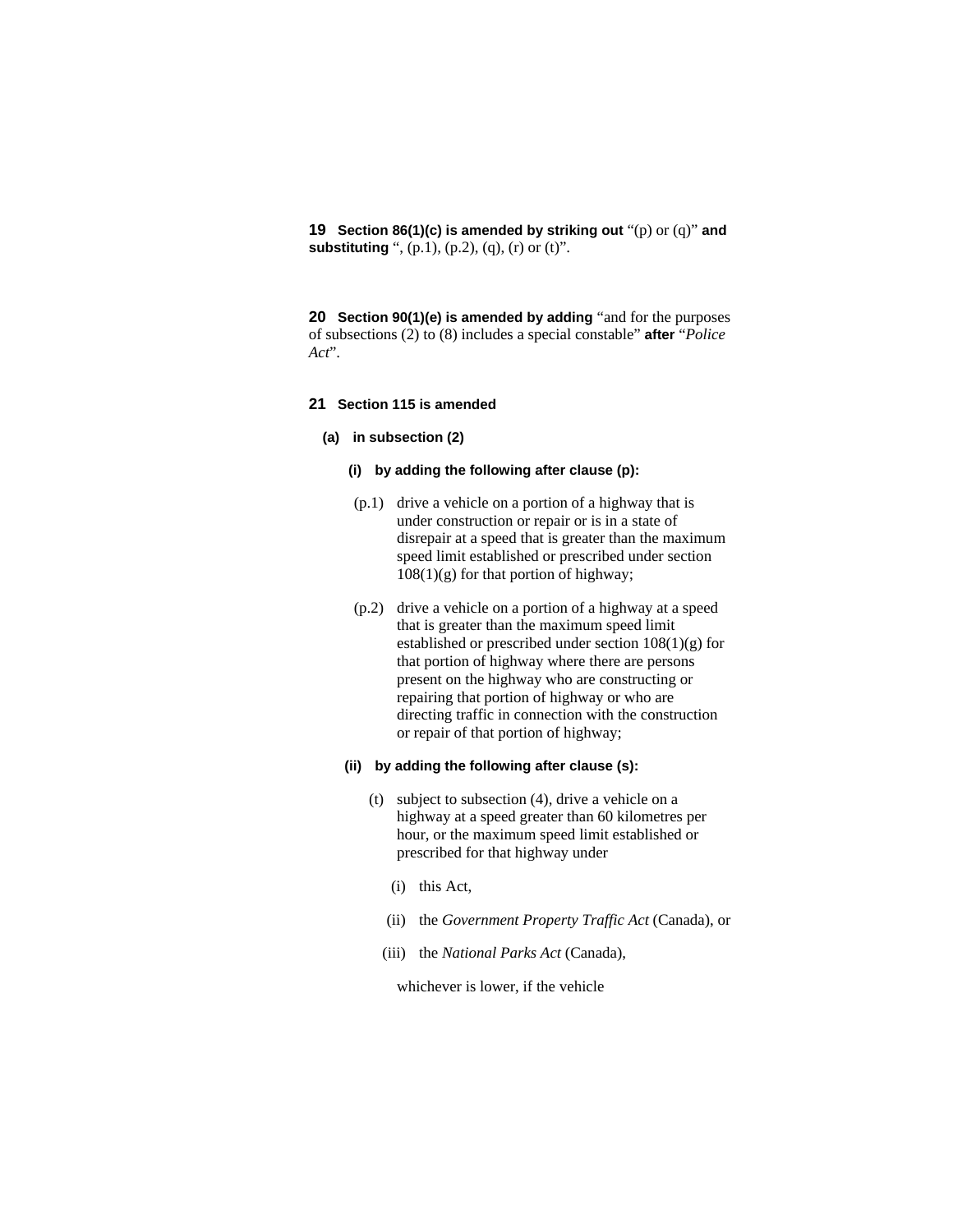- (iv) is travelling on the same side of the highway as a stopped emergency vehicle or tow truck, and
- (v) is passing the stopped emergency vehicle or tow truck when its flashing lamps are operating.

## **(b) by adding the following after subsection (3):**

**(4)** Subsection (2)(t) does not apply if there are 2 or more traffic lanes for traffic moving in the same direction as the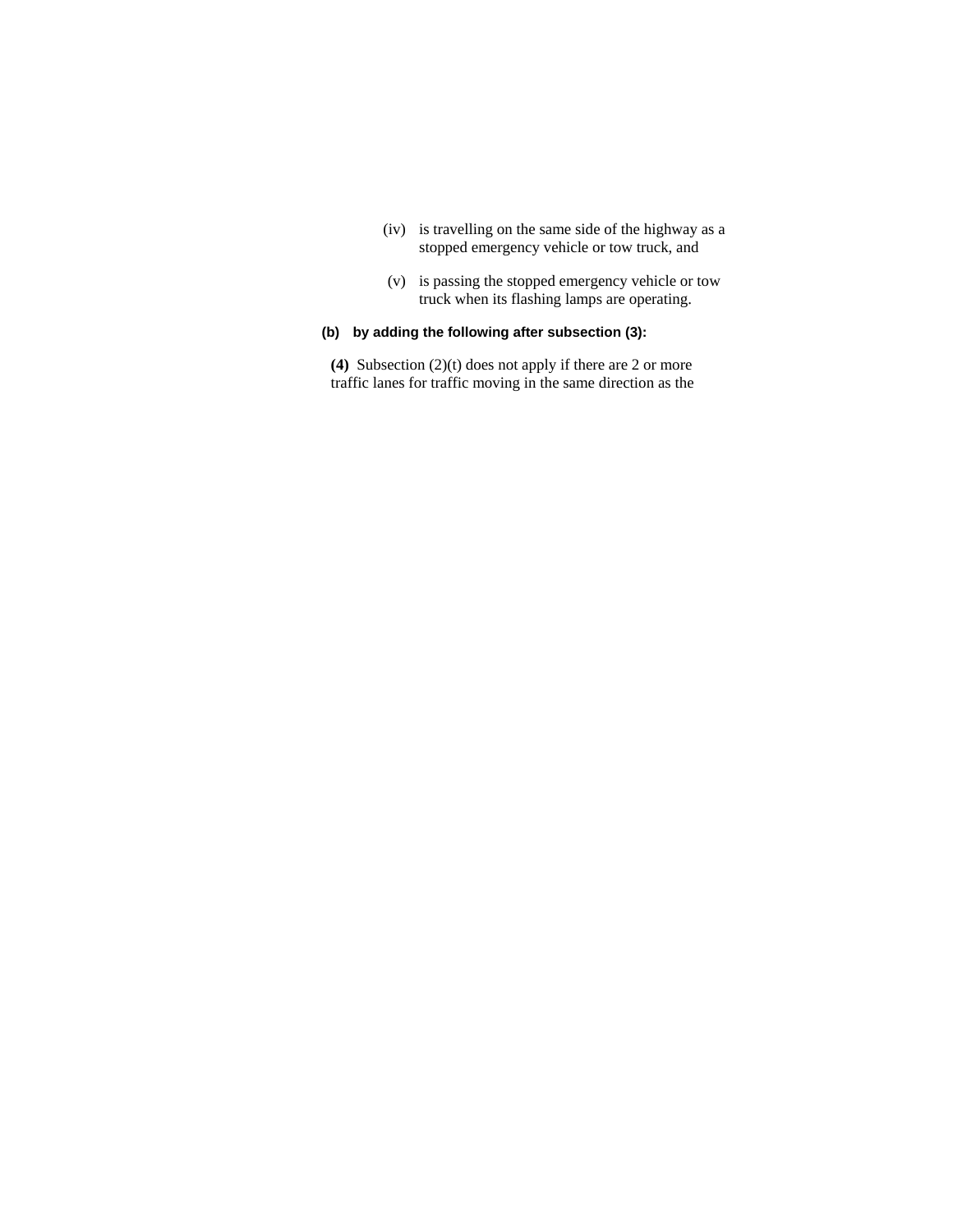vehicle and there is at least one traffic lane between the driver's vehicle and the stopped emergency vehicle or tow truck.

### **22 Section 120(3) is amended by striking out** "and" **at the end of clause (c) and by repealing clause (d) and substituting the following:**

- (d) the driver drives the off-highway vehicle across the highway or portion of the highway to be crossed
	- (i) by the most direct and shortest route of travel available to the driver, or
	- (ii) if the most direct and shortest route of travel available to the driver is not the safest route, with reasonable care and caution by the safest and most direct route available to the driver,

and

 (e) the driver waits to proceed across the highway until the condition of the traffic on the highway being entered on and crossed is such that the off-highway vehicle can enter on and cross the highway in safety.

### **23 Section 130(1) is amended**

- **(a) in clause (a) by striking out** "motor vehicle" **wherever it occurs and substituting** "commercial vehicle";
- **(b) in clause (c)** 
	- **(i) in subclause (i) by striking out** "not a bus" **and substituting** "used or intended to be used to transport goods or provide a service other than the transportation of passengers";
	- **(ii) in subclause (ii) by adding** "as defined in this Part" **after** "that is a bus";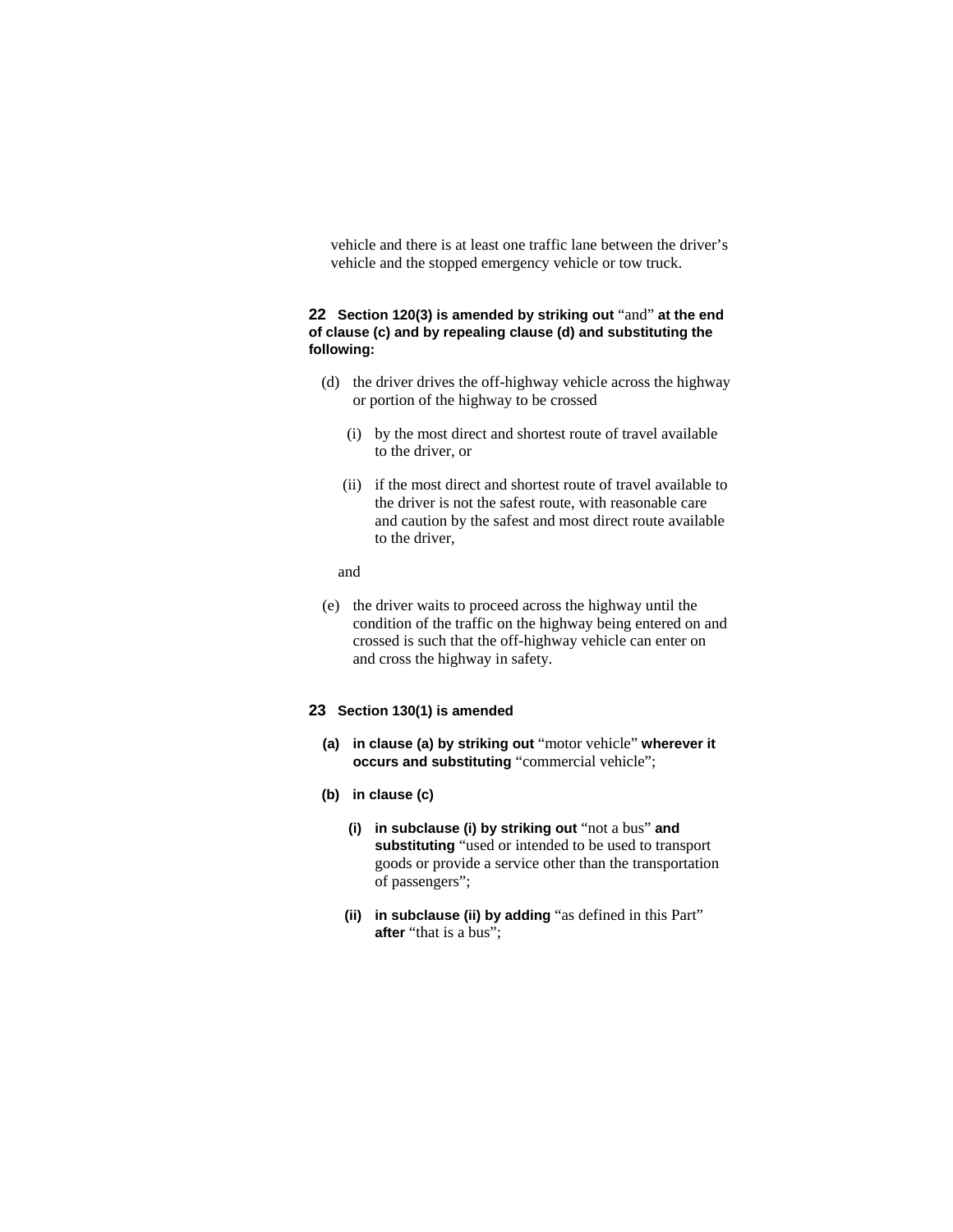- **(iii) by striking out** "and" **at the end of subclause (i), by adding** "and" **at the end of subclause (ii) and by adding the following after subclause (ii):**
	- (iii) in the case of a commercial vehicle that is used or intended to be used to transport passengers and that is designed for carrying 10 or fewer persons, including the person driving the vehicle, an operating authority certificate;

### **(c) in clause (f)**

- **(i) in subclause (i) by striking out** "not a bus" **and substituting** "used or intended to be used to transport goods or provide a service other than the transportation of passengers";
- **(ii) in subclause (ii) by adding** "as defined in this Part" **after** "that is a bus";
- **(iii) by striking out** "and" **at the end of subclause (i), by adding** "and" **at the end of subclause (ii) and by adding the following after subclause (ii):** 
	- (iii) in the case of a commercial vehicle that is used or intended to be used to transport passengers and that is designed for carrying 10 or fewer persons, including the person driving the vehicle, the owner of a commercial vehicle in respect of which an operating authority certificate is not required;

### **(d) in clause (g)**

- **(i) in subclause (ii) by adding** "as defined in this Part" **after** "that is a bus";
- **(ii) by adding the following after subclause (ii):**
- (ii.1) in the case of a commercial vehicle that is used or intended to be used to transport passengers and that is designed for carrying 10 or fewer persons, including the person driving the commercial vehicle, the operating authority certificate issued in respect of the commercial vehicle;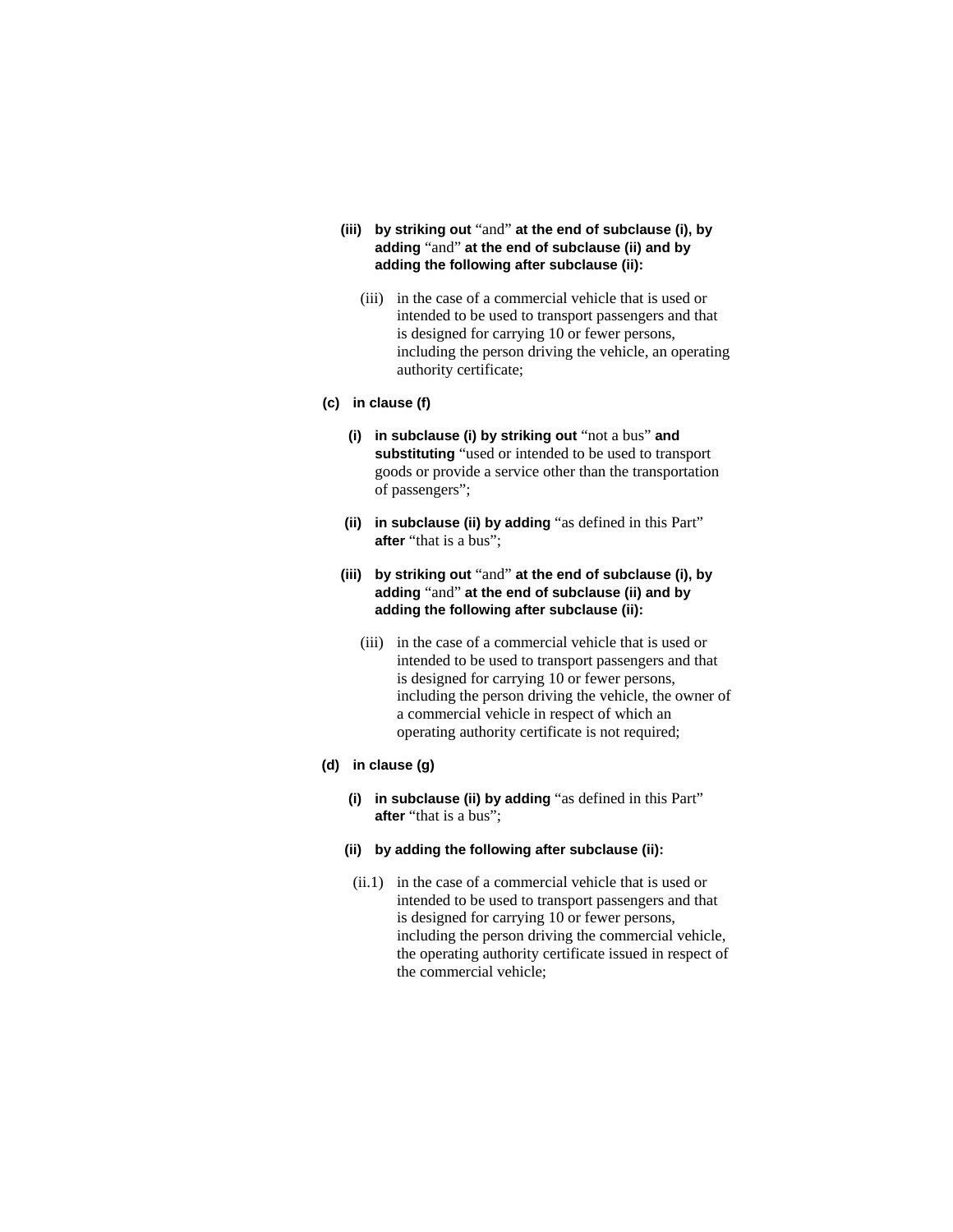**(iii) in subclause (iii) by striking out** "not a bus" **and substituting** "used or intended to be used to transport goods or provide a service other than the transportation of passengers".

### **24 Section 131(1) is amended**

**(a) in clause (a) by striking out** "not a bus" **and substituting**  "used or intended to be used to transport goods or provide a service other than the transportation of passengers";

### **(b) by adding the following after clause (b):**

- (b.1) in the case of a commercial vehicle that is used or intended to be used to transport passengers and that is designed for carrying 10 or fewer persons, including the person driving the vehicle, operate the vehicle on a highway unless the operation of the vehicle
	- (i) is carried out under the authority of an operating authority certificate, or
	- (ii) is exempted from the requirements of an operating authority certificate being issued in respect of the vehicle;

### **25 Section 132(1) is repealed and the following is substituted:**

### **Cancellation of certificate**

**132(1)** In this section,

- (a) "federal transportation legislation" means an enactment or a provision of an enactment of Canada that relates to transportation;
- (b) "foreign transportation legislation" means an enactment or a provision of an enactment of
	- (i) the United States of America,
	- (ii) a state or territory of the United States of America,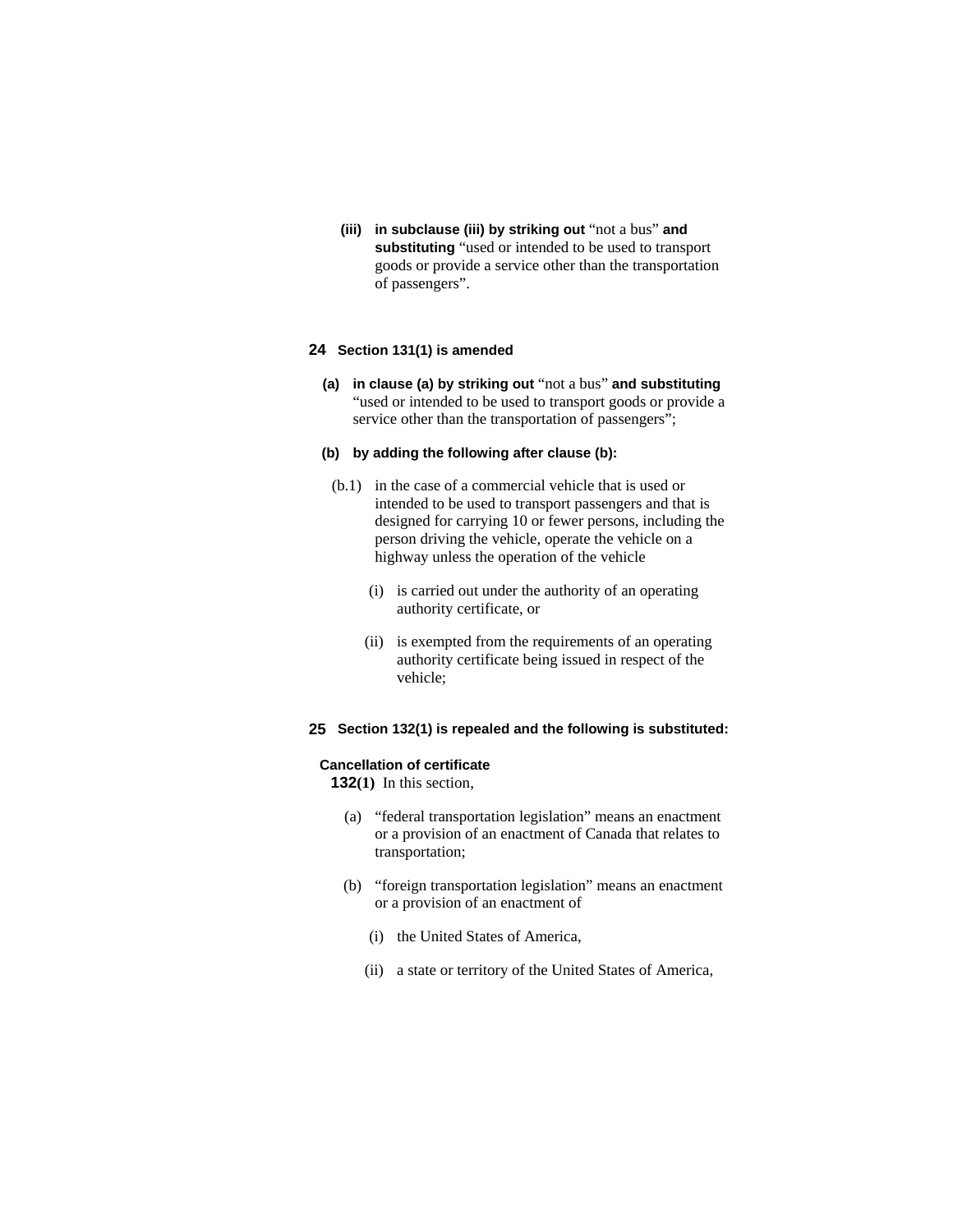- (iii) Mexico, or
- (iv) a state of Mexico,

that relates to transportation;

- (c) "provincial transportation legislation" means an enactment or a provision of an enactment of a province or territory of Canada that relates to transportation;
- (d) "transportation legislation" means motor transport regulatory legislation and includes, except where otherwise provided by regulations made under section 156,
	- (i) federal transportation legislation,
	- (ii) foreign transportation legislation,
	- (iii) provincial transportation legislation, and
	- (iv) any certificate, authorization, licence, permit or order that relates to transportation that is issued, granted, provided or otherwise made under any enactment referred to in subclauses (i) to (iii).

### **26 Section 143(1) is repealed and the following is substituted:**

#### **Administrative penalties**

**143(1)** In this section,

- (a) "regulated person" means
	- (i) a carrier;
	- (ii) an exempted operator;
	- (iii) a driver of a commercial vehicle;
	- (iv) a person engaged in carrying out safety services as defined in section 139;
	- (v) a holder of a permit issued in respect of the operation of a commercial vehicle;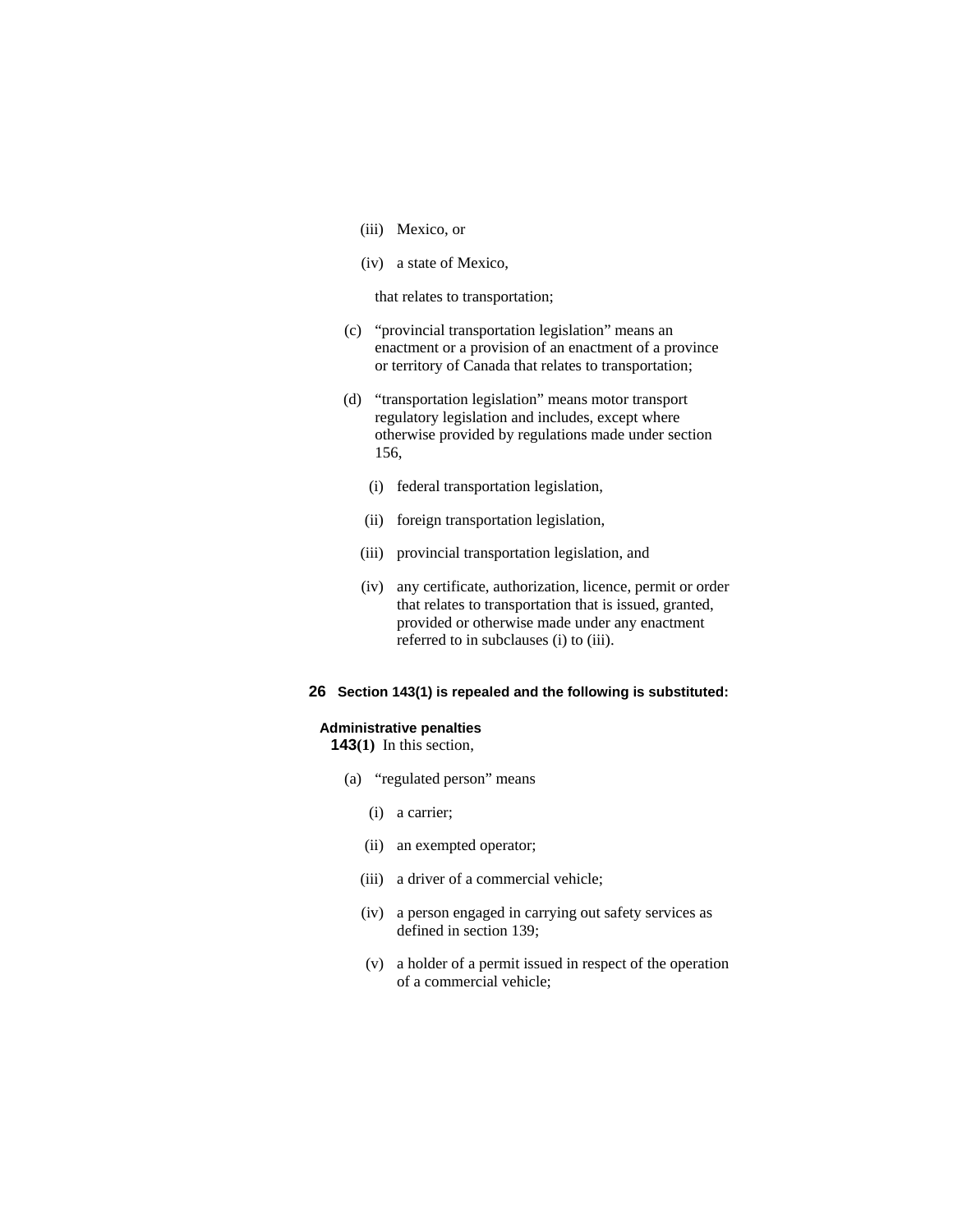- (vi) a person engaged in carrying out inspections, evaluations, repairs and other services provided by persons licensed under this Act to carry out inspections of motor vehicles, whether or not the vehicles are commercial vehicles;
- (b) "regulatory legislation" means
	- (i) transportation legislation as defined in section 132(1), and
	- (ii) any regulation under this Act that provides for testing, inspecting, evaluating, repairing and providing similar services, or any one or more of those functions, in respect of motor vehicles, whether or not the vehicles are commercial vehicles.

### **27 Section 156 is amended**

- **(a) by repealing clause (a) and substituting the following:** 
	- (a) establishing and governing with respect to carriers a program under which persons are assessed defaults or demerit points for a contravention of or failure to comply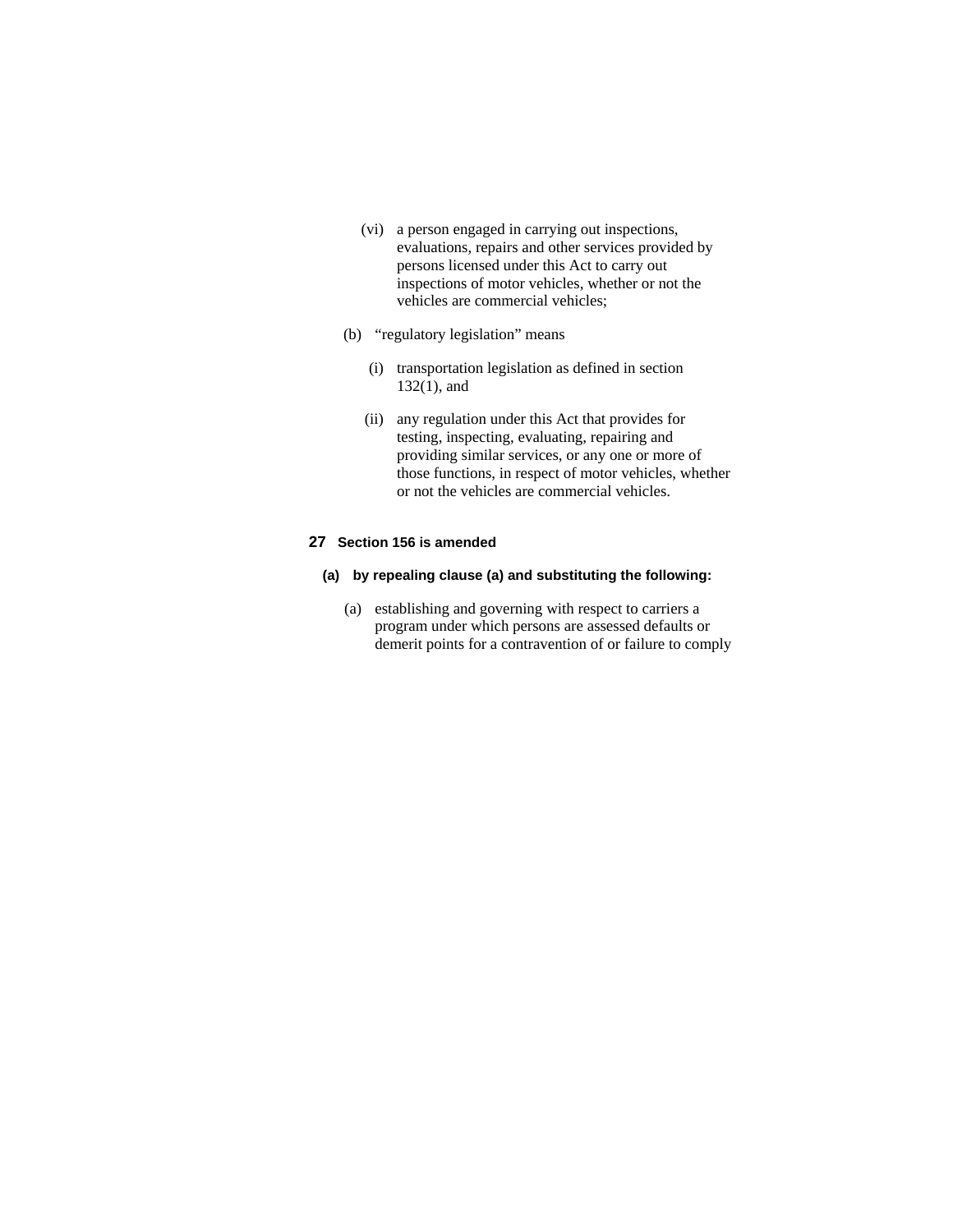with transportation legislation as defined in section  $132(1);$ 

#### **(b) by adding the following after clause (b):**

- (b.1) establishing and governing with respect to carriers and other persons who engage in, have engaged in or may become engaged in the operation of commercial vehicles a program under which a profile or other record is kept in respect of safety matters and matters relating to compliance or the failure to comply with transportation legislation as defined in section 132(1);
- (b.2) providing for and governing sanctions that may be imposed in respect of a program referred to in clause (b.1);
- (b.3) governing any matter with respect to the safe operation of commercial vehicles, including minimum performance standards and safety management practices;

### **(c) by repealing clause (j) and substituting the following:**

- (j) for the purposes of this Part,
	- (i) excluding an enactment or a provision of an enactment from the definition of transportation legislation;
	- (ii) providing that an enactment or a provision of an enactment may only be included in the definition of transportation legislation subject to any directions, terms, conditions or modifications established or otherwise provided for under the regulations or by the Minister;

#### **(d) by repealing clause (o) and substituting the following:**

 (o) designating a commercial vehicle, or a class of commercial vehicles, as a bus.

### **28 Section 157(1)(a) is amended by striking out** "173(4)" **and substituting** "173(5)".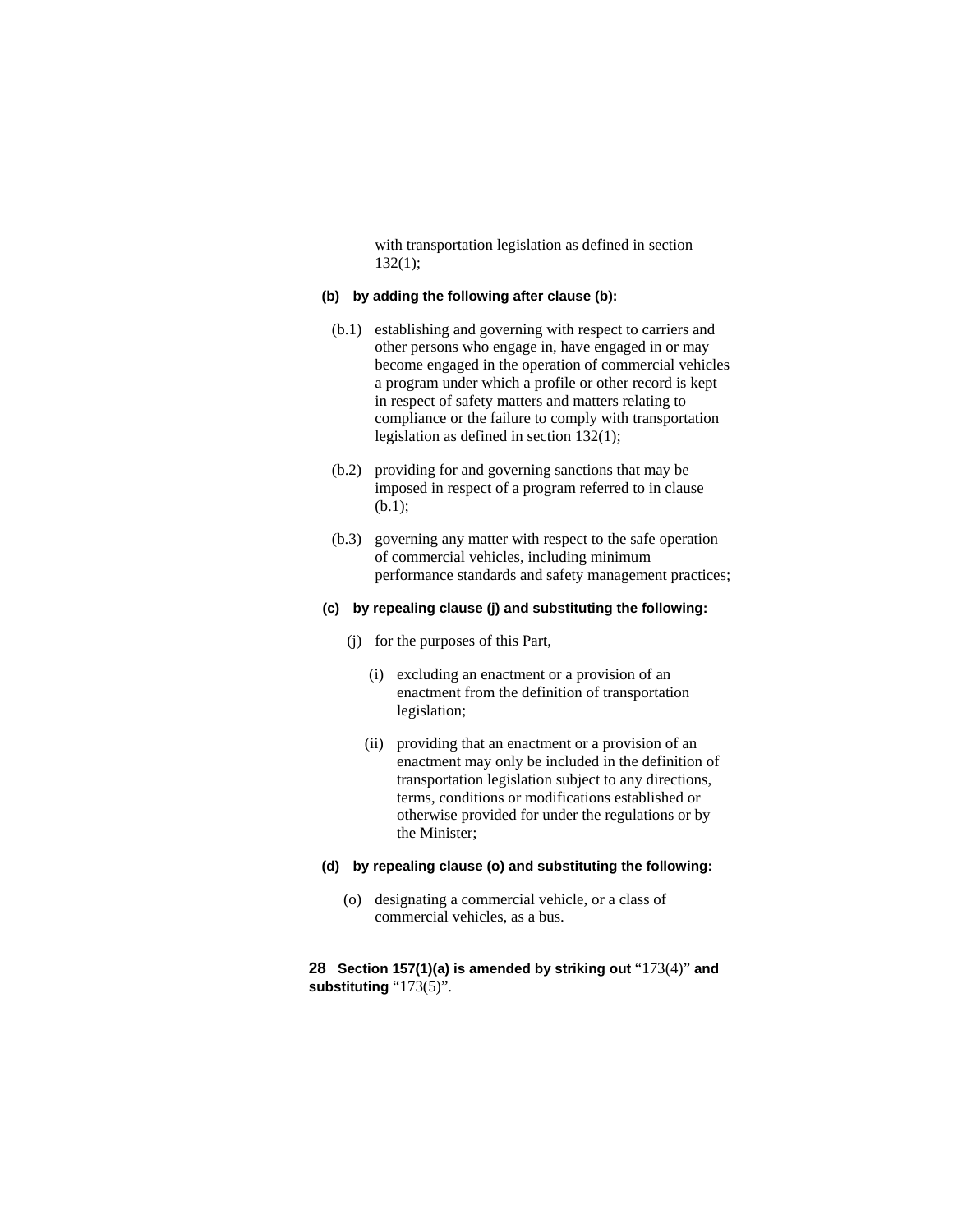### **29 Section 162 is repealed and the following is substituted:**

#### **Disposition of fines and penalties**

**162(1)** Subject to subsections (2) and (3), fines and penalties imposed under this Act belong to the Crown in right of Alberta.

**(2)** Fines and penalties imposed under this Act in respect of offences occurring in a municipality for which policing services are required to be provided under section 4(5) or (6) of the *Police Act* belong to the municipality that is required to provide the policing services.

**(3)** Fines and penalties imposed under this Act in respect of offences for which informations are laid or violation tickets are issued by peace officers employed by a municipality belong to that municipality.

**(4)** This section applies in respect of fines and penalties imposed on or after the date this section comes into force.

### **30 Section 163 is amended**

### **(a) by adding the following before subsection (1):**

#### **Certificates and affidavits**

**163(0.1)** In this section, "recording device" means a device that is installed by the manufacturer of a motor vehicle as part of the original vehicle equipment, or by or at the request of the owner of a motor vehicle, that is capable of recording or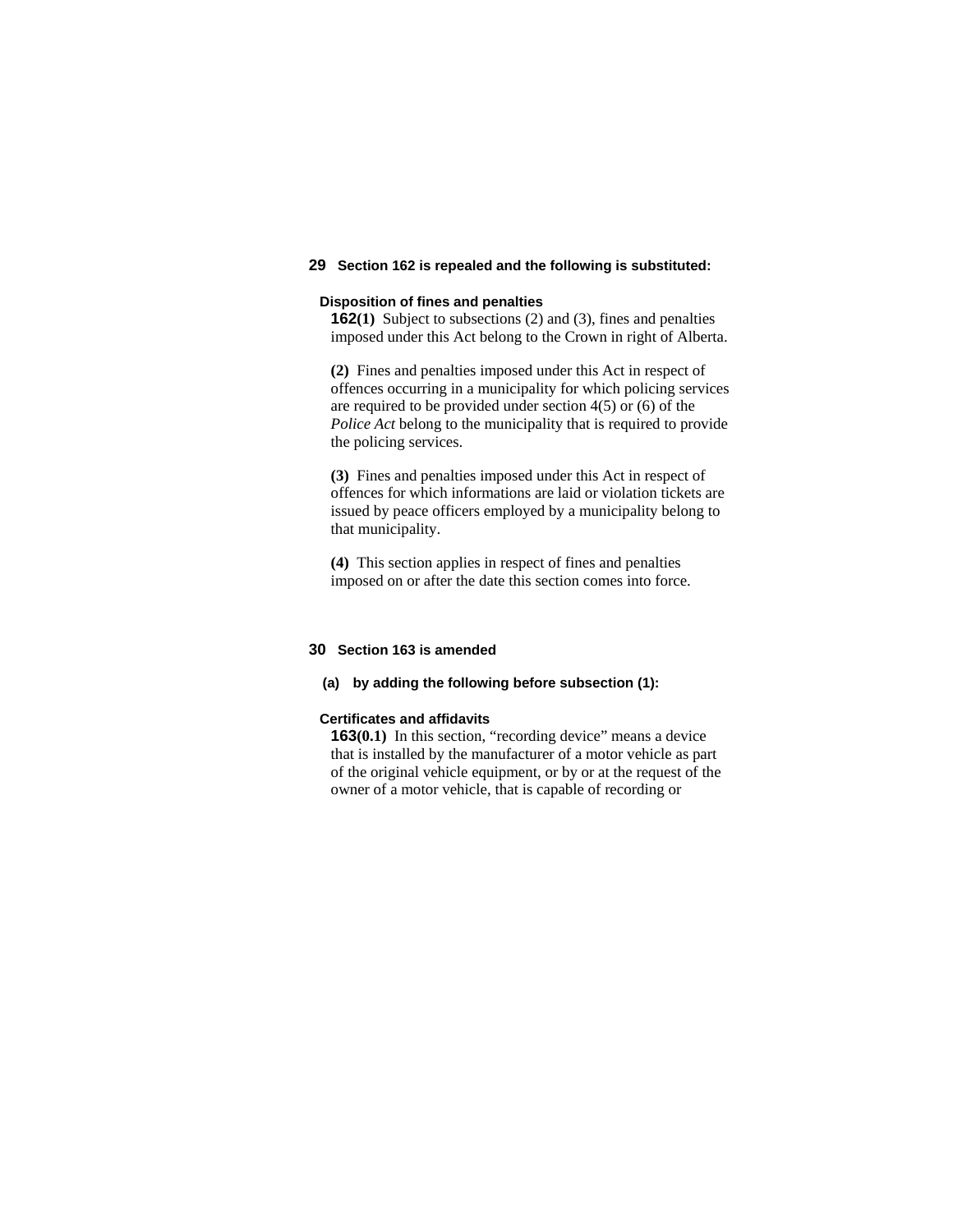transmitting information regarding any one or more of the following:

- (a) the speed at which the motor vehicle is travelling;
- (b) the direction in which the motor vehicle is travelling;
- (c) a history of where the motor vehicle has travelled;
- (d) steering performance;
- (e) brake performance, including, but not limited to, whether brakes were applied before a collision;
- (f) whether the driver was wearing a complete seatbelt assembly;
- (g) the number of hours a commercial vehicle has been operating;
- (h) a collision in which the motor vehicle has been involved.

### **(b) by adding the following after subsection (3):**

**(4)** In any proceedings in respect of a charge that a person has failed to comply with this Act,

- (a) the evidence of any person involved in the manufacture, installation or operation of, or analysis or interpretation of data collected, reported or transmitted by, a recording device located in a motor vehicle may be given by affidavit;
- (b) an affidavit referred to in clause (a) is proof, in the absence of evidence to the contrary, of the facts stated in the affidavit;
- (c) a copy of an affidavit referred to in clause (a) must be served on the defendant by ordinary mail at that person's latest address, as indicated on the records of the Registrar, at least 14 days before the day of the hearing;
- (d) the defendant may, with leave of the court, require the attendance of any person giving evidence by affidavit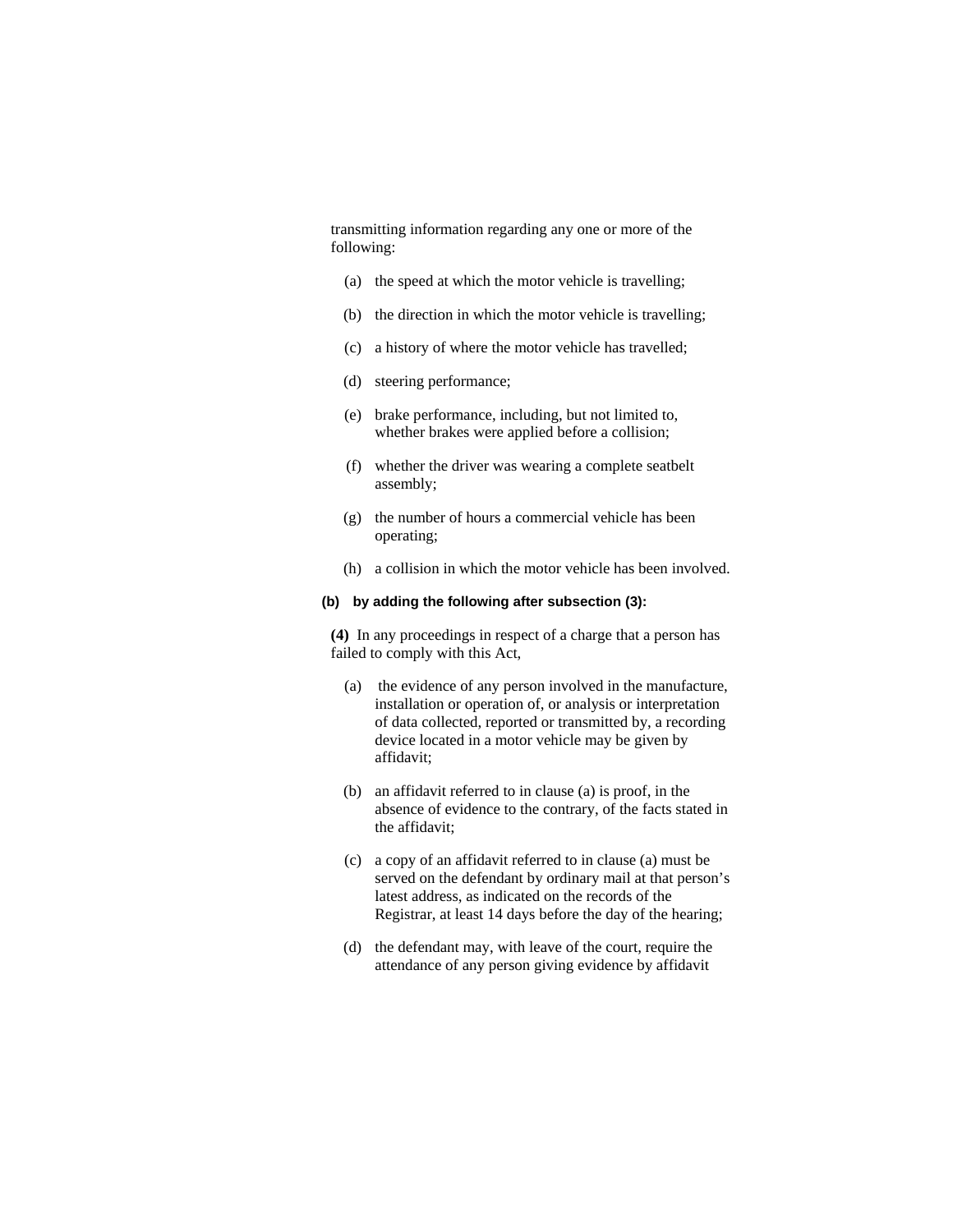pursuant to clause (a) for the purpose of cross-examination.

### **31 Section 167(1) is amended by adding the following after clause (d):**

 (e) any document required to be produced pursuant to the regulations respecting dealer's licence plates or trade licence plates.

### **32 Section 172 is amended by striking out** "or" **at the end of clause (a), by adding** "or" **at the end of clause (b) and by adding the following after clause (b):**

(c) section  $115(2)(c)$  or (d), where a peace officer believes that the safety of the public may be at risk, then, notwithstanding sections 169 and 170,

#### **33 Section 173 is repealed and the following is substituted:**

#### **Seizure or immobilization of motor vehicle**

**173(1)** Where a person has been charged with an offence under

- (a) section 94,
- (b) subsection 259(4) of the *Criminal Code* (Canada), or
- (c) section 130 of the *National Defence Act* (Canada) by reason of that person's contravening subsection 259(4) of the *Criminal Code* (Canada),

a peace officer, the Registrar or a person authorized by a peace officer or the Registrar shall seize or immobilize the motor vehicle that was being operated by that person at the time that the person was charged.

**(2)** Where a motor vehicle is seized or immobilized under subsection (1), the seizure or immobilization is in effect for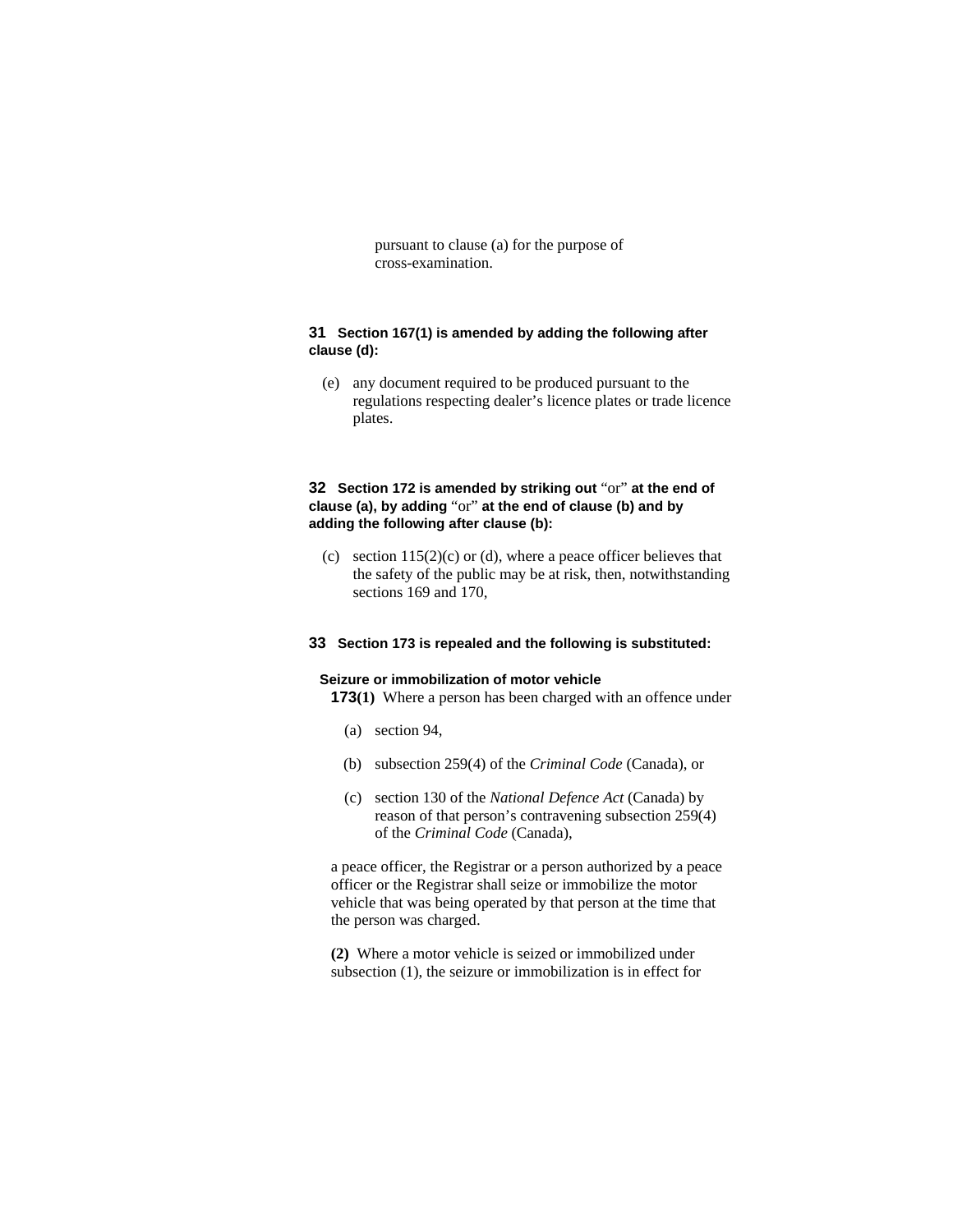- (a) 30 days from the day that the motor vehicle is seized or immobilized, or
- (b) if a shorter period of time is provided for by regulation, that shorter period of time.
- **(3)** Notwithstanding subsection (2), where
	- (a) a person has previously been charged with an offence referred to in subsection (1),
	- (b) as a result of that charge, the motor vehicle that was being operated by that person was seized or immobilized under subsection (1),
	- (c) that seizure or immobilization has not been revoked or rescinded,
	- (d) within 3 years from the day that the motor vehicle referred to in clause (b) was seized or immobilized, the person referred to in clause (a) is once again charged with an offence referred to in subsection (1), and
	- (e) as a result of the charge referred to in clause (d), the motor vehicle that was being operated by that person has been seized or immobilized under subsection (1),

the seizure or immobilization of the motor vehicle referred to in clause (e) is in effect for

- (f) 60 days from the day that the motor vehicle is seized or immobilized, or
- (g) if a shorter period of time is provided for by regulation, that shorter period of time.

**(4)** Subsection (3) applies only where the person who is the registered owner of the motor vehicle referred to in subsection (3)(e) at the time that that vehicle is seized or immobilized was the registered owner of the motor vehicle referred to in subsection (3)(b) at the time that the vehicle referred to in subsection (3)(b) was seized or immobilized.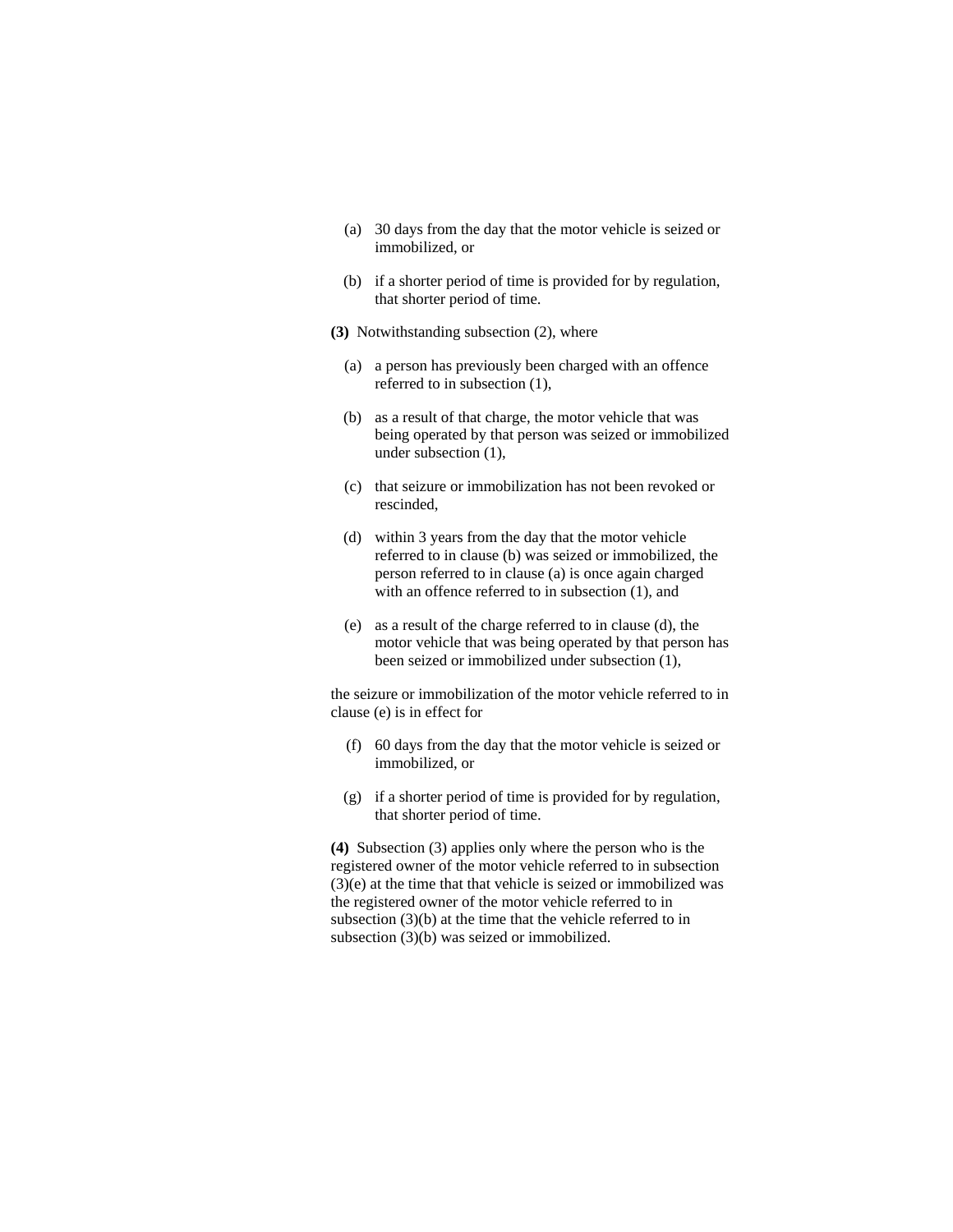**(5)** Subject to the regulations, no person shall release a motor vehicle from seizure or immobilization while the seizure or immobilization of the motor vehicle is in effect.

### **34(1) The** *Traffic Safety (Seizure of Vehicles in Prostitution Related Offences) Amendment Act, 2003* **is amended by this section.**

- **(2) Section 2 is repealed and the following is substituted:**
	- **2 Section 40 is amended**
		- **(a) in subsections (1) and (2) by adding** "or 173.1" **after** "section 173";
		- **(b) by adding the following after subsection (2):**

**(3)** In determining an appeal of a seizure or immobilization under section 173.1, the Board may order the release of the motor vehicle to the registered owner or someone authorized by the registered owner if the Board is satisfied that

- (a) the registered owner could not reasonably have known that the vehicle was being operated in the course of committing an offence referred to in section 173.1, or
- (b) at the time the vehicle was seized, the driver was in possession of it without the knowledge and consent of its registered owner.
- **(3) Section 6 is amended** 
	- **(a) in the new section 173.1(1)** 
		- **(i) by striking out** ", the Registrar";
		- **(ii) by striking out** "or the Registrar";
	- **(b) in the new section 173.1(4) by striking out** "the Registrar" **and substituting** "a peace officer".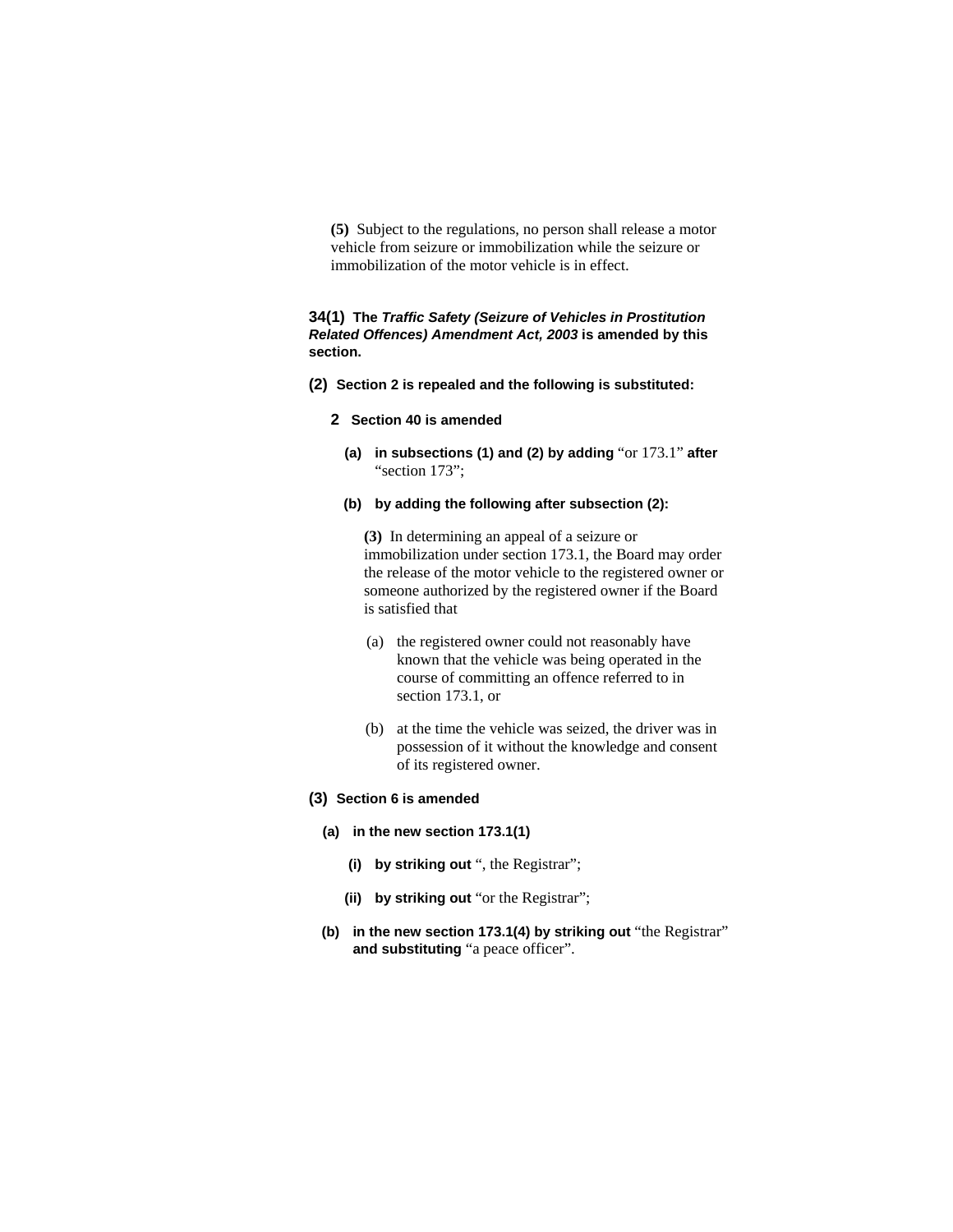### **35 This Act comes into force on Proclamation.**

### **Explanatory Notes**

**1** Amends chapter T-6 of the Revised Statutes of Alberta 2000.

- **2** Section 1(1) presently reads in part:
	- *1(1) In this Act,*
	- *(aa) "non-repairable vehicle" means a salvage motor vehicle that* 
		- *(i) is sold to a person who is going to destroy the motor vehicle for scrap or dismantle it for parts, or*
		- *(ii) is destroyed for scrap or dismantled for parts by the person who owned the motor vehicle when it became a salvage motor vehicle;*
	- *(cc) "optometrist" means a person who is a member of the Alberta Association of Optometrists;*
- **3** Section 5(1) presently reads:

*5(1) Every document that purports to be signed or issued by* 

- *(a) the Chair or a Vice-chair or member of the Board,*
- *(b) the secretary of the Board,*
- *(c) the Registrar,*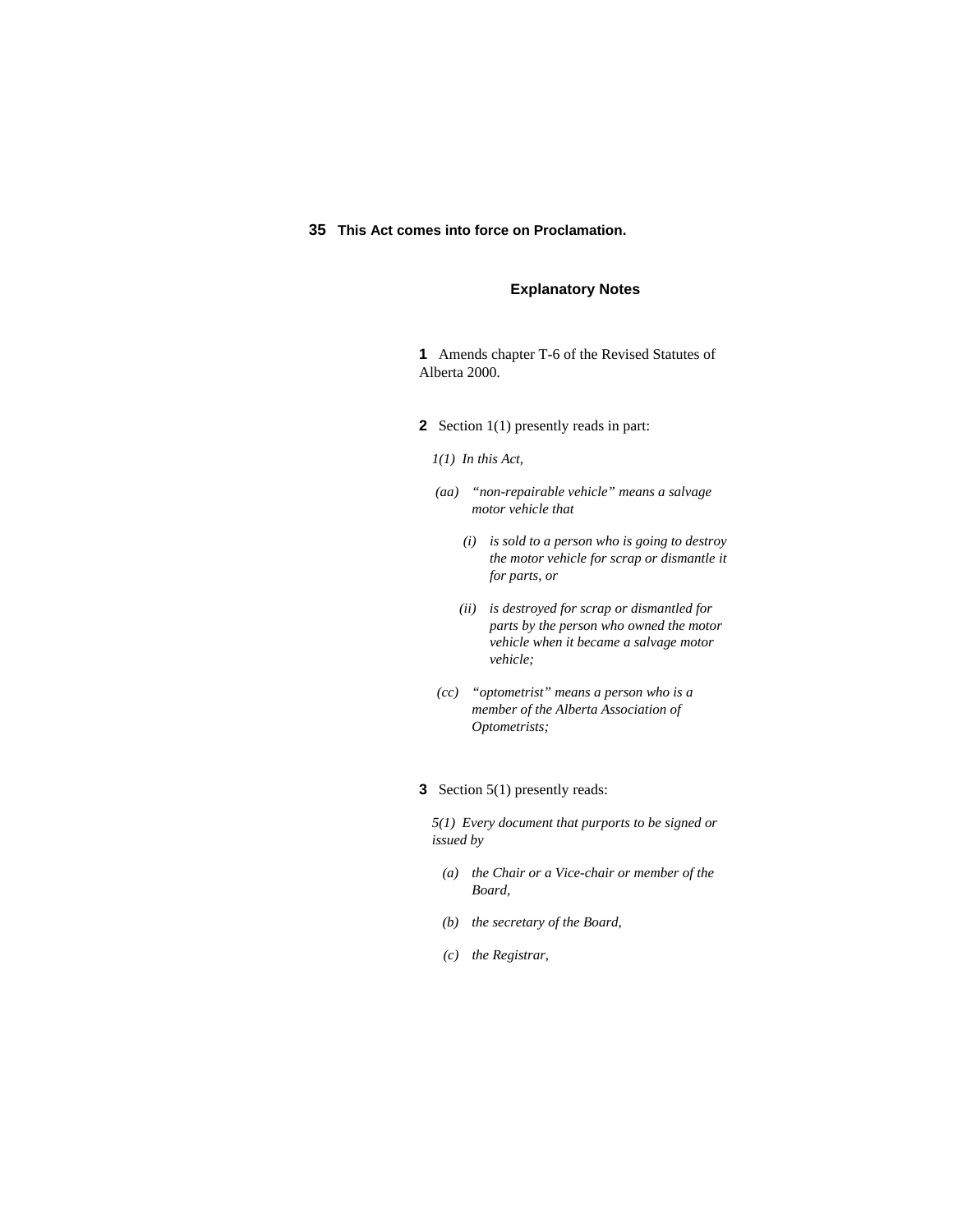- *(d) a person to whom an authorization is made under section 3, if the document relates to a function that the person is authorized to perform,*
- *(e) the Registrar of Corporations,*
- *(f) a person who is authorized to perform a function of the Registrar, if the document relates to a function that the person is authorized to perform,*
- *(g) an official of a jurisdiction other than Alberta who is a registrar of motor vehicles or performs a function for that jurisdiction similar to the function that the Registrar performs for Alberta, or*
- *(h) the person performing the functions of the provincial transport board as defined under the Motor Vehicle Transport Act, 1987 (Canada),*

*shall be admitted in evidence as proof, in the absence of evidence to the contrary, of the facts stated in the document without proof of the signature or official character of the person who signed the document, if any.* 

### **4** Section 8 presently reads in part:

*8(1) In this section, "personal driving and motor vehicle information" means* 

- *(a) any information supplied by an individual under this Act in order for that individual to be issued a motor vehicle document in that individual's name, or*
- *(b) any information pertaining to the driving record of an individual.*

*(2) Neither the Registrar nor any person acting on behalf of the Registrar or providing services under this Act shall release personal driving and motor*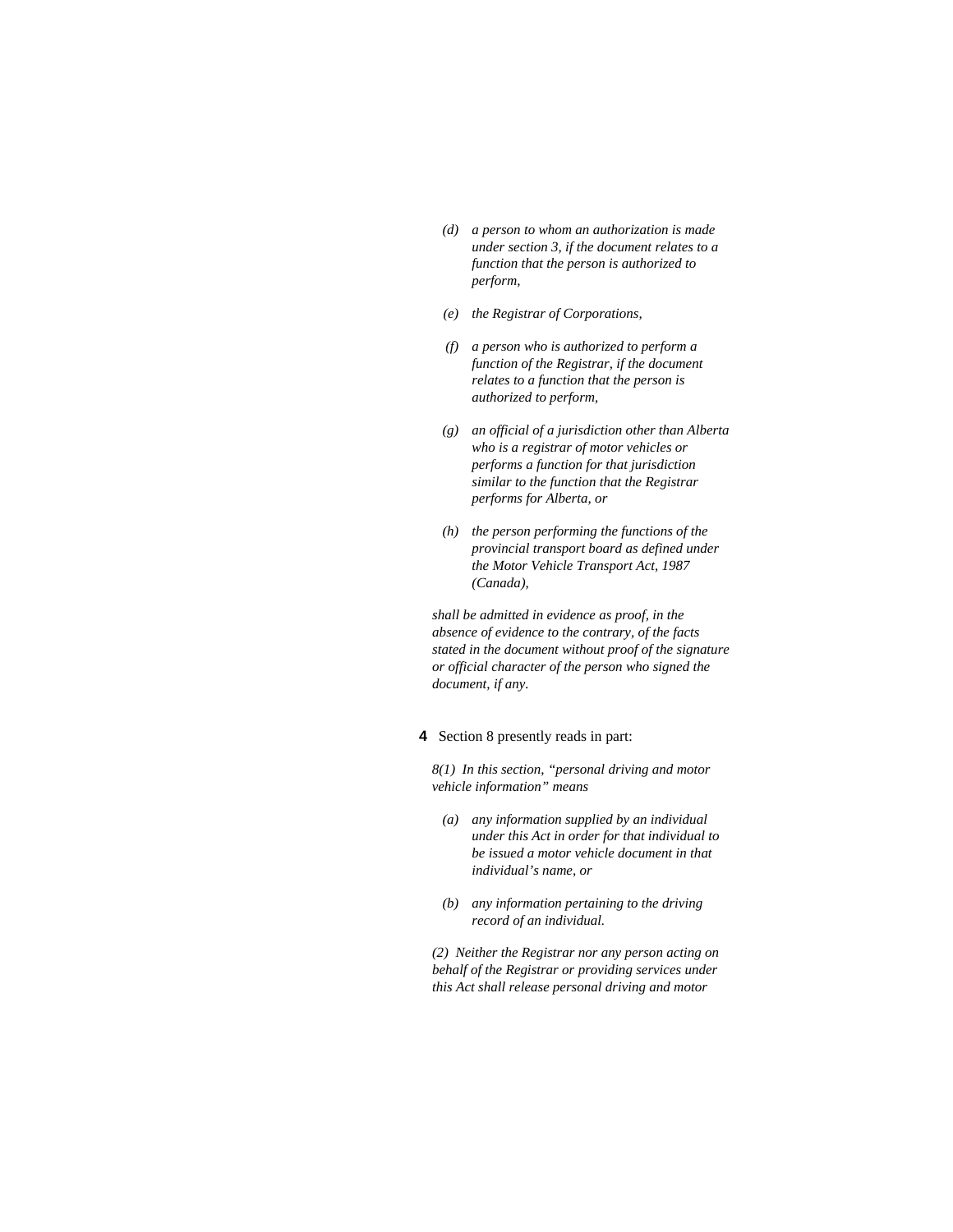*vehicle information except to the persons to whom and in the circumstances under which personal driving and motor vehicle information may be released in accordance with the regulations.* 

*(3) Notwithstanding subsection (2), on request the Registrar* 

- *(a) may furnish an abstract of the driving record of a person* 
	- *(i) to that person,*
	- *(ii) for the 3-year period or a greater period preceding the request as permitted by the Registrar, to an insurer or surety, if* 
		- *(A) the abstract is required for the purposes of determining whether to grant or maintain motor vehicle insurance in respect of that person, and*
		- *(B) the insurer or surety, as the case may be, has a written authorization from that person authorizing the abstract to be released to the insurer or surety,*
	- *(iii) to a peace officer,*
	- *(iv) to an employer or prospective employer of that person if the employer or prospective employer has a written authorization from that person authorizing the abstract to be released to the employer or prospective employer,*
	- *(v) to a parent or guardian of that person if, under the law, that person requires the signature of that parent or guardian on that person's operator's licence application, or*
	- *(vi) to a lawyer of that person if the lawyer has a written authorization from that person authorizing the abstract to be released to that lawyer,*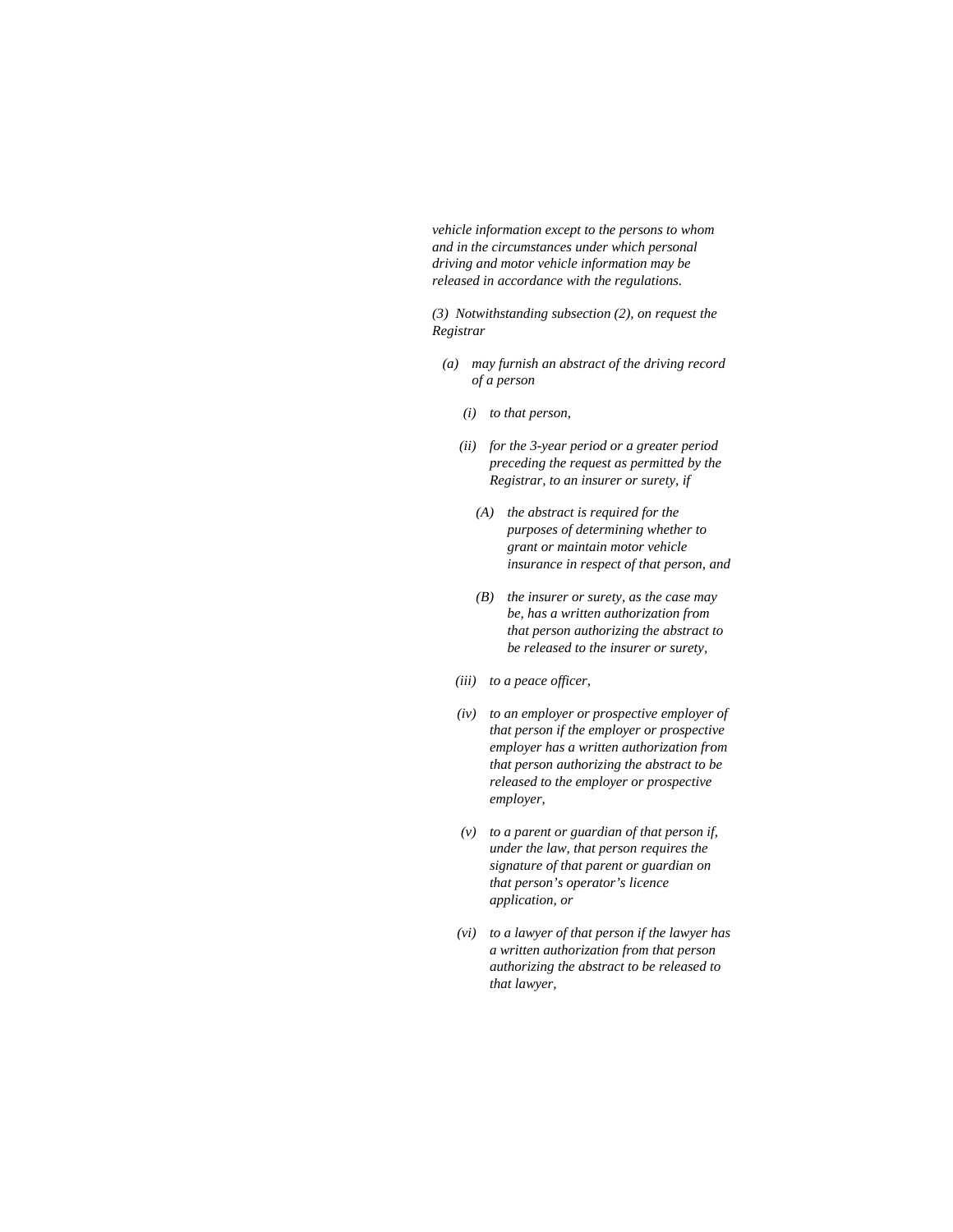#### *and*

 *(b) shall furnish to a person who is injured or whose property is damaged by a motor vehicle, or to that person's personal representative, in the case where that person is killed by a motor vehicle, any information on the Government's records pertaining to the proof of financial responsibility of any owner or driver of the motor vehicle.* 

### **5** Section 11 presently reads in part:

*(2) Subject to the regulations, where a report is made under* 

- *(a) the previous legislation,*
- *(b) section 70 or 71 of this Act, or*
- *(c) the regulations,*

*in respect of an accident involving a motor vehicle, the Registrar or a peace officer may release information contained in that report to* 

- *(d) a person or an insurance company or a lawyer, agent or representative of that person or company if that person or company* 
	- *(i) has paid or may be liable to pay damages, or*
	- *(ii) has recovered or may be entitled to recover damages;*
- *(e) the Registrar for the purposes of monitoring the safe operation of commercial vehicles;*
- *(f) a road authority for the purposes of improving traffic circulation or the management of roadways*

*(3) Subject to subsection (2), a report or statement made or furnished under the previous legislation or*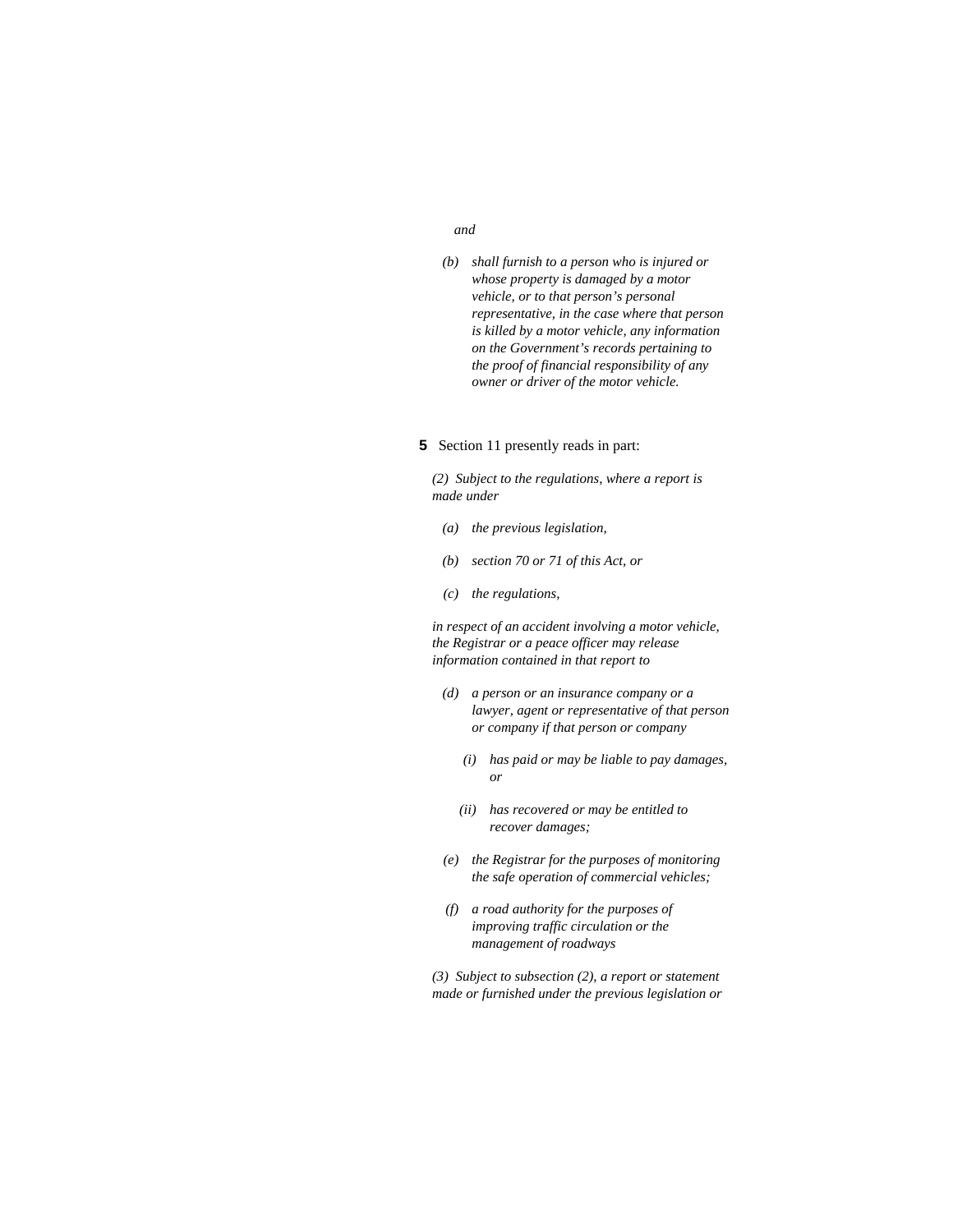*section 70 or 71 and the regulations made under this Act governing accident reports* 

- *(a) is not open to public inspection, and*
- *(b) is not admissible in evidence for any purpose in a legal proceeding arising out of the accident except to prove* 
	- *(i) compliance with the previous legislation or section 70 or 71 of this Act and the regulations made under this Act governing accident reports, as the case may be,*
	- *(ii) falsity in a prosecution for making a false statement in the report or statement, or*
- *(iii) the identity of the persons who were driving the vehicles involved in the accident..*

### **6** Section 11.1 presently reads:

*11.1(1) In this section,* 

- *(a) "commercial transport information" means, with respect to a commercial vehicle, any information or record concerning the following:* 
	- *(i) any finding of guilt for offences relating to the operation of the commercial vehicle;*
	- *(ii) any accidents relating to the operation of the commercial vehicle;*
	- *(iii) any inspections of the commercial vehicle;*
- *(b) "commercial transport official" means an official of a jurisdiction other than Alberta who performs for that jurisdiction the functions with respect to commercial vehicles that the Registrar performs for Alberta.*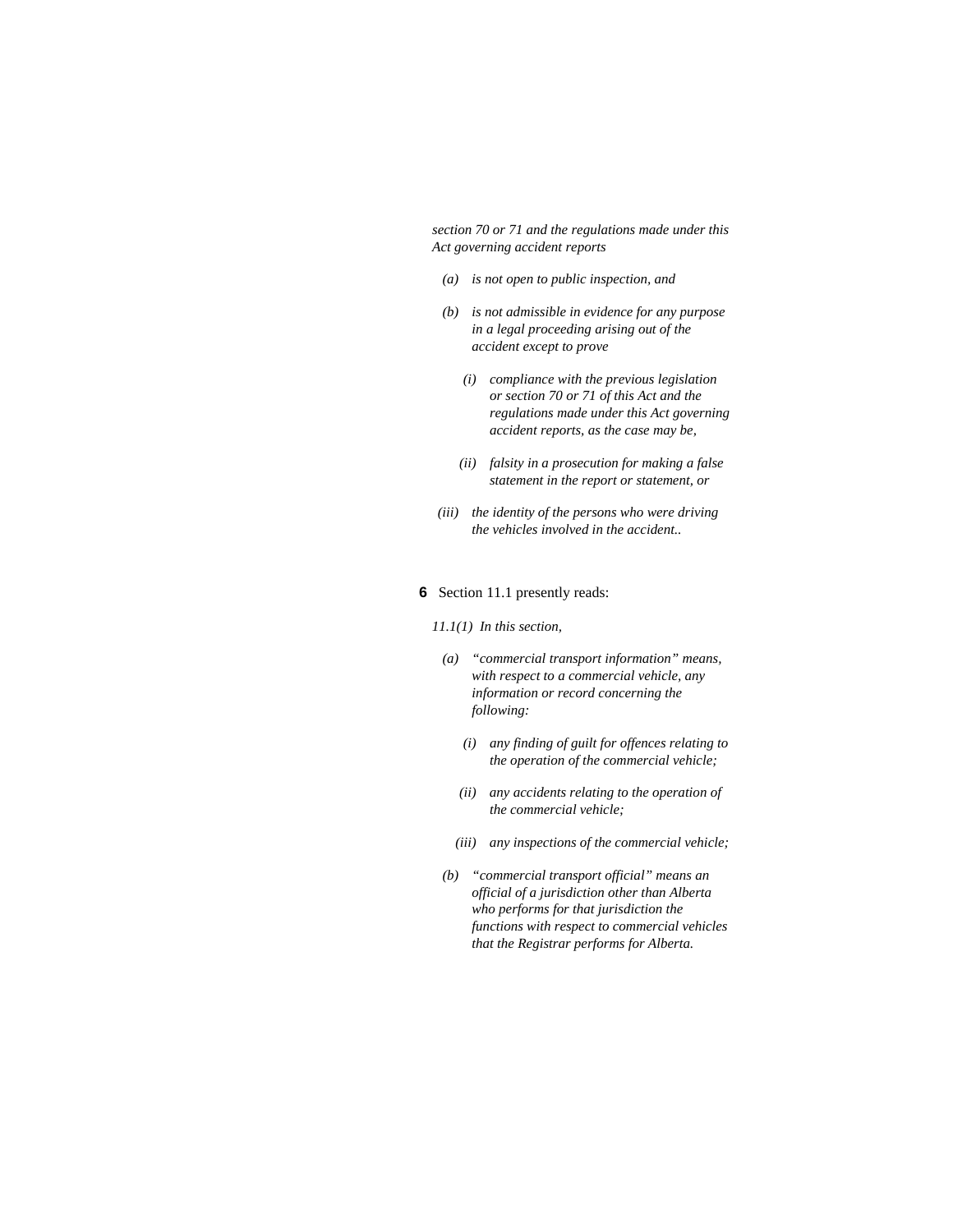*(2) This section applies only in respect of those commercial vehicles or classes of commercial vehicles specified by the regulations.* 

*(3) The Registrar may provide to a commercial transport official for another jurisdiction any commercial transport information with respect to the following:* 

- *(a) drivers whose operator's licences are issued by that other jurisdiction;*
- *(b) commercial vehicles for which a document is issued or otherwise provided by that other jurisdiction that, if issued or provided in Alberta, would be a motor vehicle document as defined in section 1(1)(y)(ii) to (ix);*
- *(c) persons that carry on business in that other jurisdiction who in Alberta are or would be carriers as defined in Part 7.*

### **7** Section 24 presently reads:

- *24 The Board shall* 
	- *(a) consider applications for operating authority certificates with respect to the operation of commercial vehicles that are buses;*
	- *(b) conduct reviews and appeals under Divisions 2 and 3;*
	- *(c) consider any matter referred to it by the Minister.*

### **8** Section 26 presently reads:

- *26 A quorum of the Board consists of*
- *(a) one member of the Board,*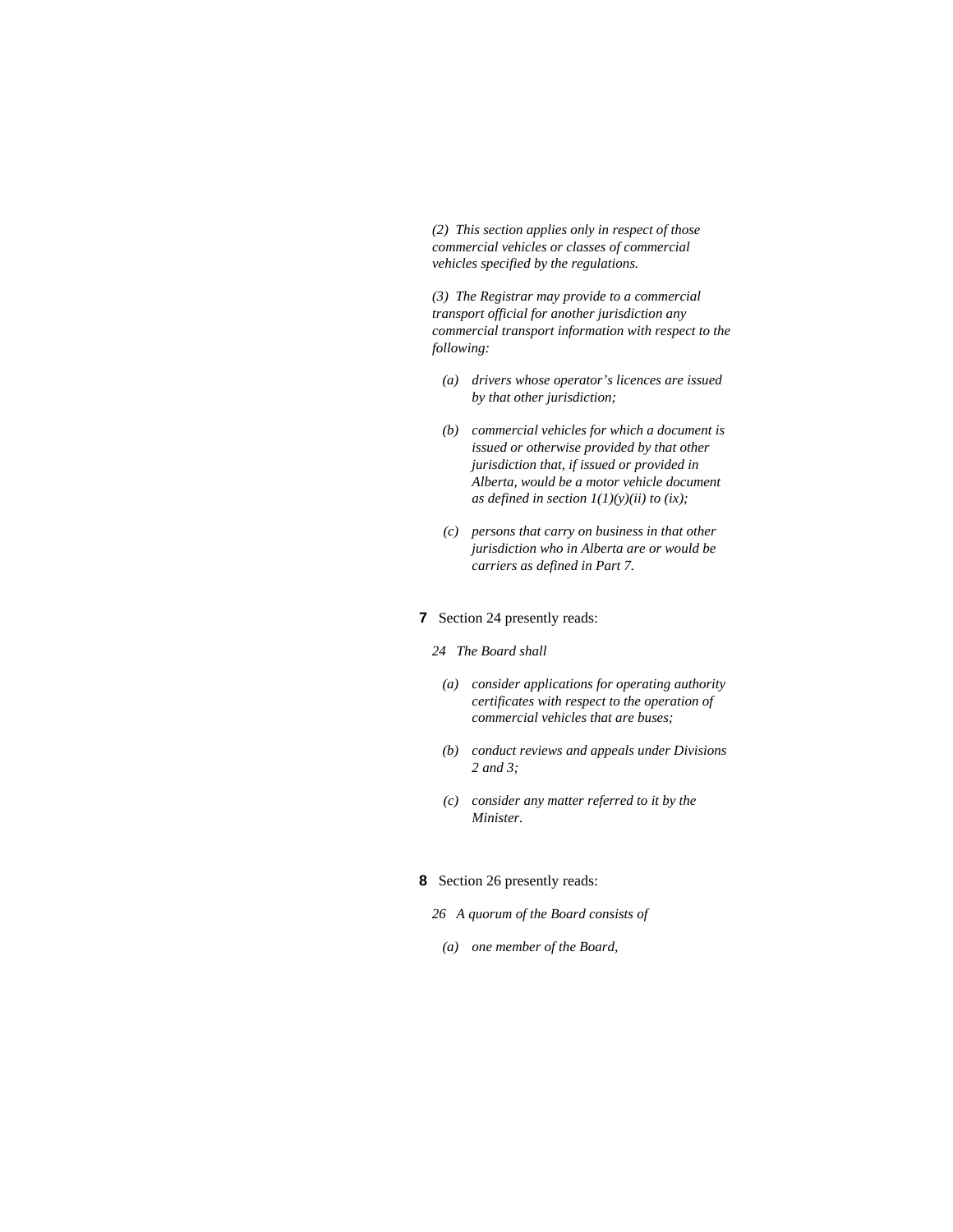- *(i) in the case of an appeal conducted under section 40, or*
- *(ii) in the case of a matter to which section 31(b) applies, where considered appropriate by the Chair;*
- *(b) 2 members of the Board* 
	- *(i) subject to clause (a)(ii), in the case of a review conducted under Division 2, or*
	- *(ii) in the case of an appeal conducted under section 37;*
- *(c) 3 members of the Board, in the case of* 
	- *(i) an application for an operating authority certificate under Part 7 with respect to the operation of a commercial vehicle that is a bus, or*
	- *(ii) an appeal conducted under section 35, 36, 38, 39, 41, 42, 43, 44 or 46.*
- **9** Section 27 presently reads in part:

*27(1) For the purposes of conducting hearings, reviews and appeals before the Board,* 

- *(a) the Chair and the other members of the Board have the same power as is vested in the Court of Queen's Bench for the trial of civil actions* 
	- *(i) to summon and enforce the attendance of witnesses,*
	- *(ii) to compel witnesses to give evidence under oath or otherwise,*
	- *(iii) to compel witnesses to give evidence in person or otherwise, and*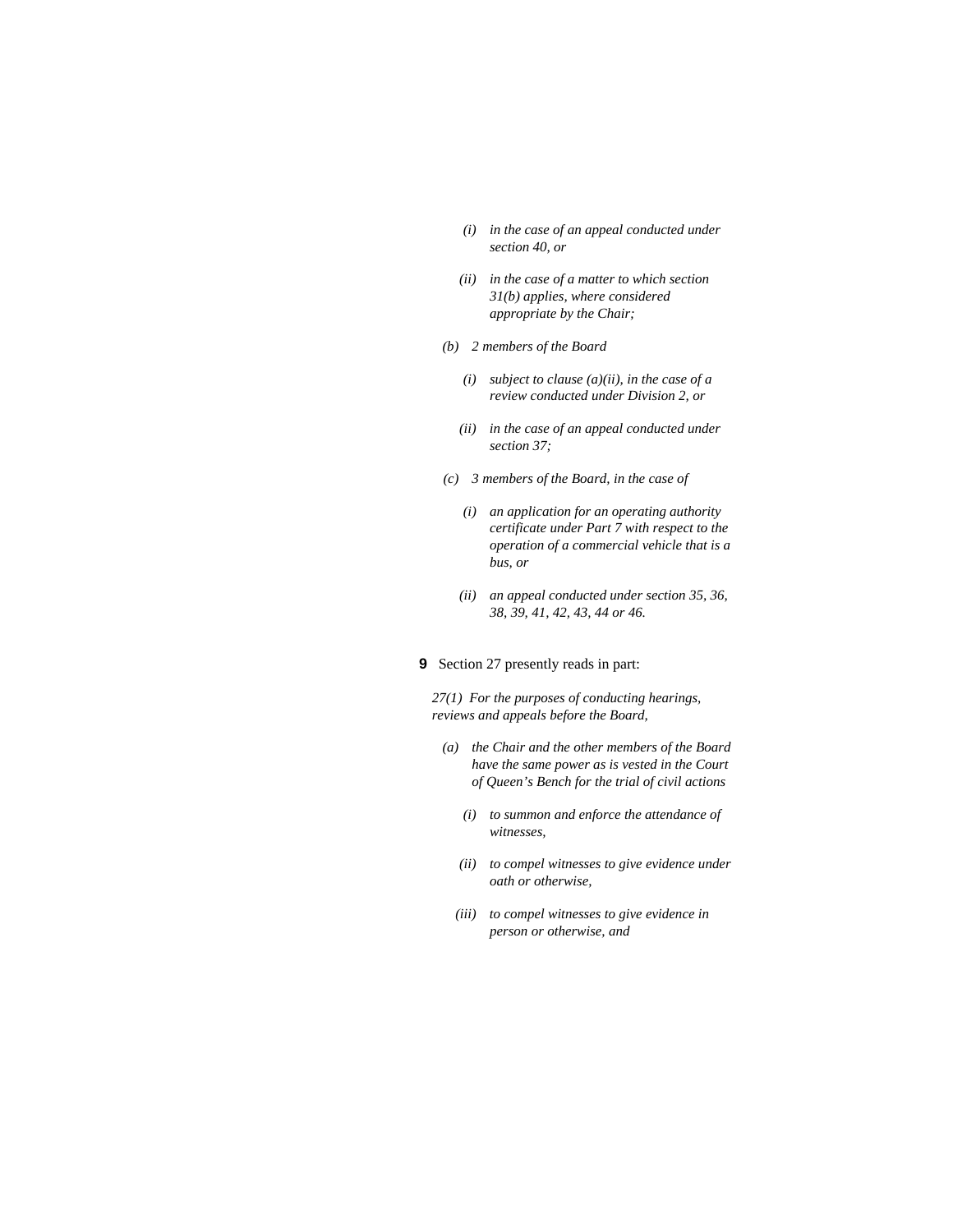- *(iv) to compel witnesses to produce any record, object or thing that relates to the matter being heard;*
- *(b) the Board may, in its discretion, take evidence under oath;*
- *(c) any member of the Board or the secretary of the Board may administer oaths for the purpose of taking evidence;*
- *(d) the Board may require a person who is the subject of or a party to a hearing, a review or an appeal to personally attend the proceedings before the Board;*
- *(e) a person who is the subject of or a party to a hearing, a review or an appeal* 
	- *(i) has the right to appear before the Board and make representations in respect of the matter, and*
	- *(ii) has the right to be represented before the Board by legal counsel.*

*(2) With respect to hearings, reviews and appeals before the Board, the Board, with the approval of the Minister, may, subject to this Act, make rules* 

- *(i) governing interim relief that may be granted under section 43;*
- **10** Failure to attend before the Board, etc.

### **11** Section 35 presently reads:

*35(1) Where the Registrar cancels a person's permit under section 62, that person may appeal the cancellation to the Board.* 

*(2) In determining an appeal commenced pursuant to this section, the Board may*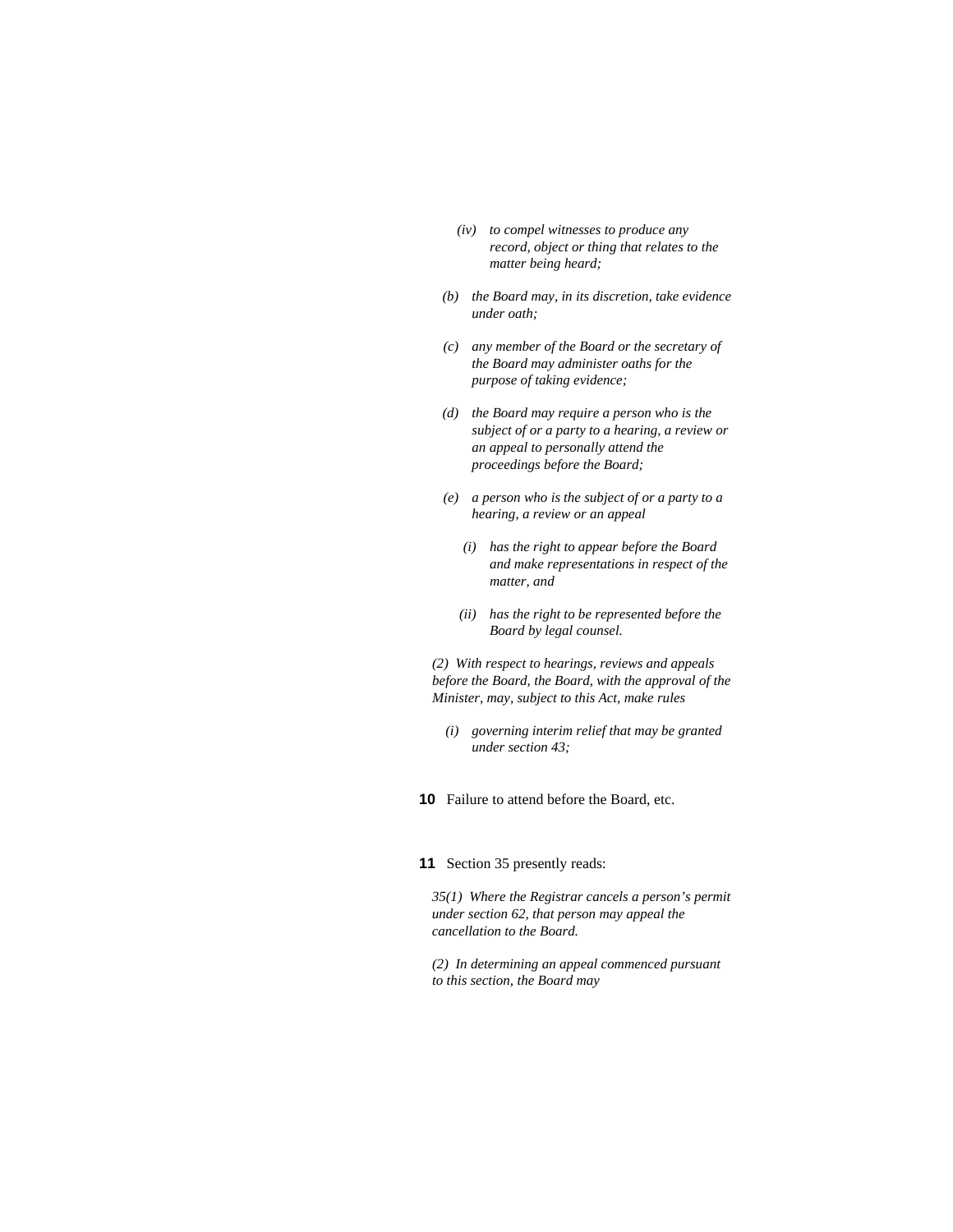- *(a) confirm any action taken by the Registrar that the Board considers appropriate in the circumstances;*
- *(b) direct the Registrar to reinstate a permit;*
- *(c) remove or vary any term or condition imposed in respect of a permit;*
- *(d) make the order subject to any terms or conditions that the Board considers appropriate in the circumstances.*

**12** Appeals re vehicle inspection station and inspection technicians.

**13** Section 44 presently reads:

*44(1) Where directed to do so by the Minister, the Board shall conduct an appeal in respect of any matter arising under this Act that is not otherwise provided for under this Part.* 

*(2) In determining an appeal commenced pursuant to this section, the Board may, subject to this Act, provide such relief as the Board considers appropriate in the circumstances.* 

### **14** Section 47 presently reads:

*47 An appeal commenced under this Division does not, except as otherwise directed by the Board under section 43, stay any* 

*suspension, cancellation, disqualification or other decision or action that is the subject of or otherwise related to the appeal.*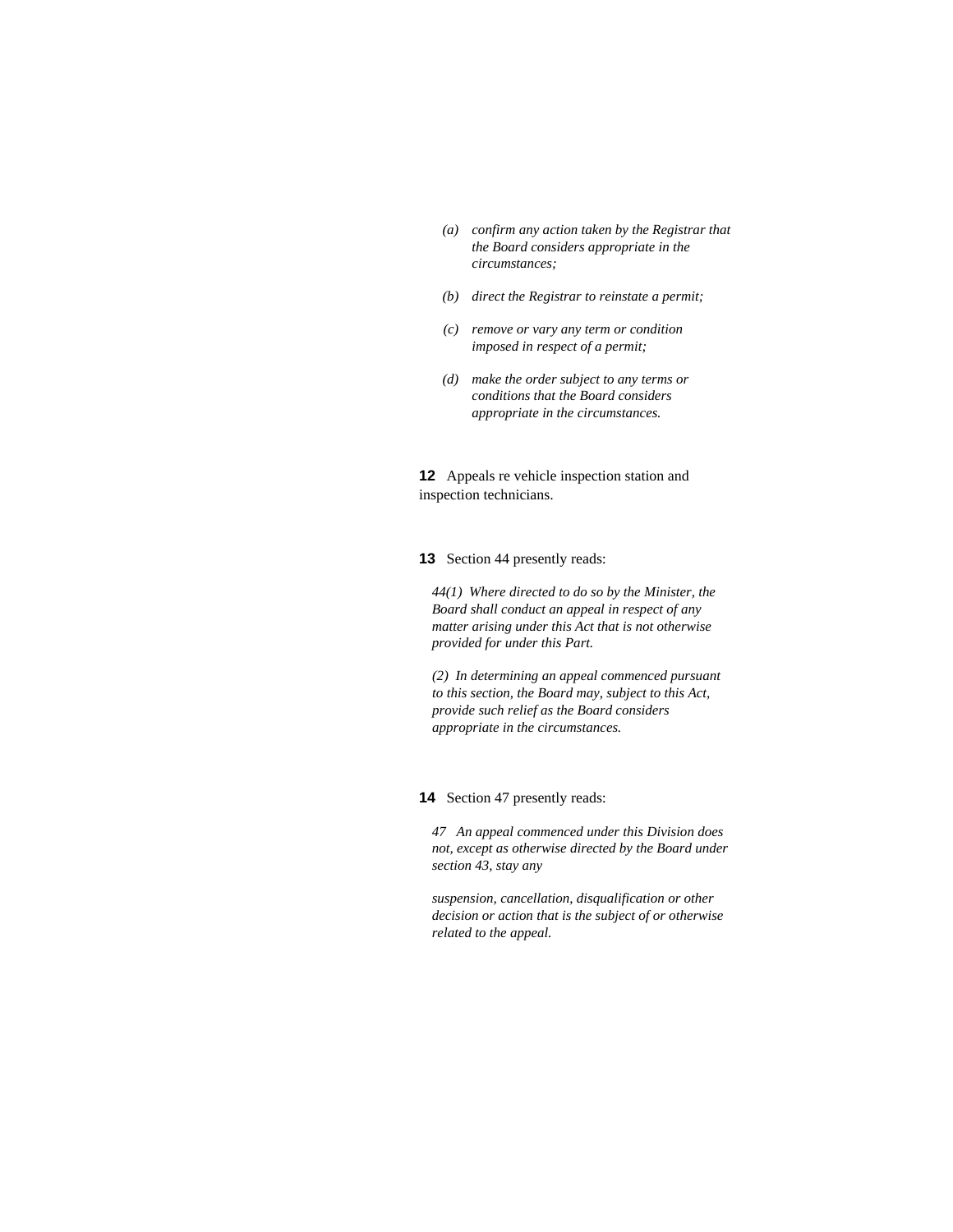#### **15** Section 54 presently reads in part:

*(4) A person, other than a corporation, who contravenes subsection (1) or section 52(1)(h) or 167(8) is liable,* 

- *(a) for the first contravention that occurs, to a fine of not less than \$2500 and not more than \$10 000 and in default to imprisonment for a term of not less than 30 days and not more than 6 months, and*
- *(b) for each subsequent contravention that occurs within one year from the day of the commission of the offence referred to in clause (a), to imprisonment for a term of not less than 60 days and not more than 6 months.*

### **16** Confidential reporting.

### **17** Section 64 presently reads in part:

- *64 The Minister may make regulations*
- *(u) prescribing or otherwise providing for the establishment of fees to be charged in respect of* 
	- *(i) motor vehicle documents and other documents;*
	- *(ii) the providing of motor vehicle documents and other documents;*
	- *(iii) the administering of tests and examinations;*
	- *(iv) the provision of any service or function under this Act;*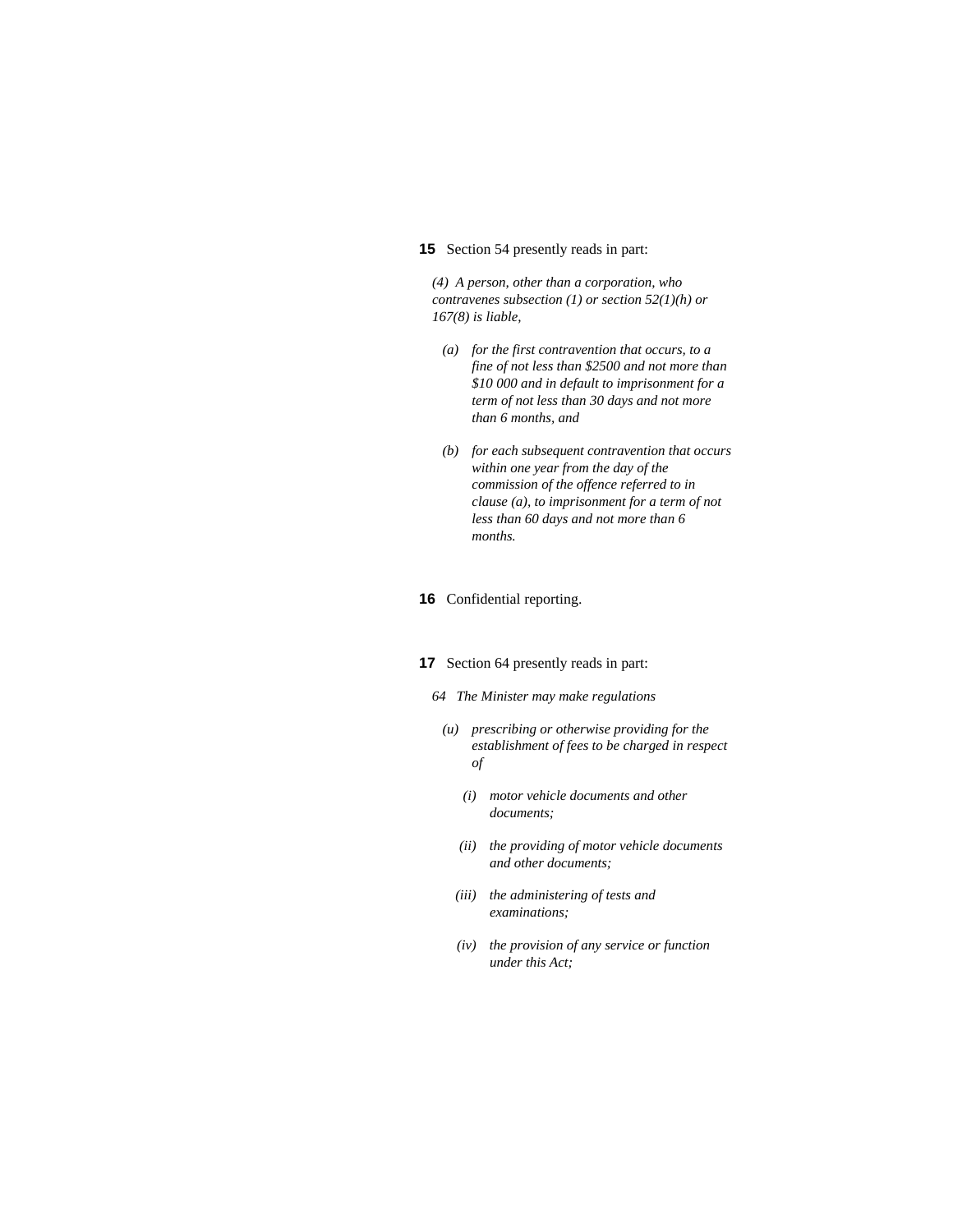*(v) the provision of any appeal, review or hearing under this Act.* 

### **18** Section 81 presently reads in part:

- *81 The Minister may make regulations* 
	- *(b) governing any matter with respect to the testing and inspection of and the repair of vehicles and any equipment or other material or items used in respect of or in connection with vehicles;*
	- *(g) describing a vehicle as a salvage motor vehicle and governing salvage vehicles and the information to be provided in respect of salvage vehicles;*

#### **19** Section 86(1) presently reads:

*86(1) If authority to suspend a person's operator's licence is not otherwise provided for under this Act, a court may, subject to subsections (2) and (3), suspend a person's operator's licence for a period not exceeding 3 months where the person is found guilty of contravening one or more of the following:* 

- *(a) section 69 or 71 with respect to carrying out any duty under that section;*
- *(b) any of the Rules of the Road or other regulation designated by regulation as a provision to which this section applies;*
- *(c) section 115(2)(b), (c), (d), (p) or (q);*
- *(d) any municipal bylaw that fixes a speed limit within the municipality or regulates moving motor vehicles within the municipality;*
- *(e) any regulation under the National Parks Act (Canada) designated by the regulations made*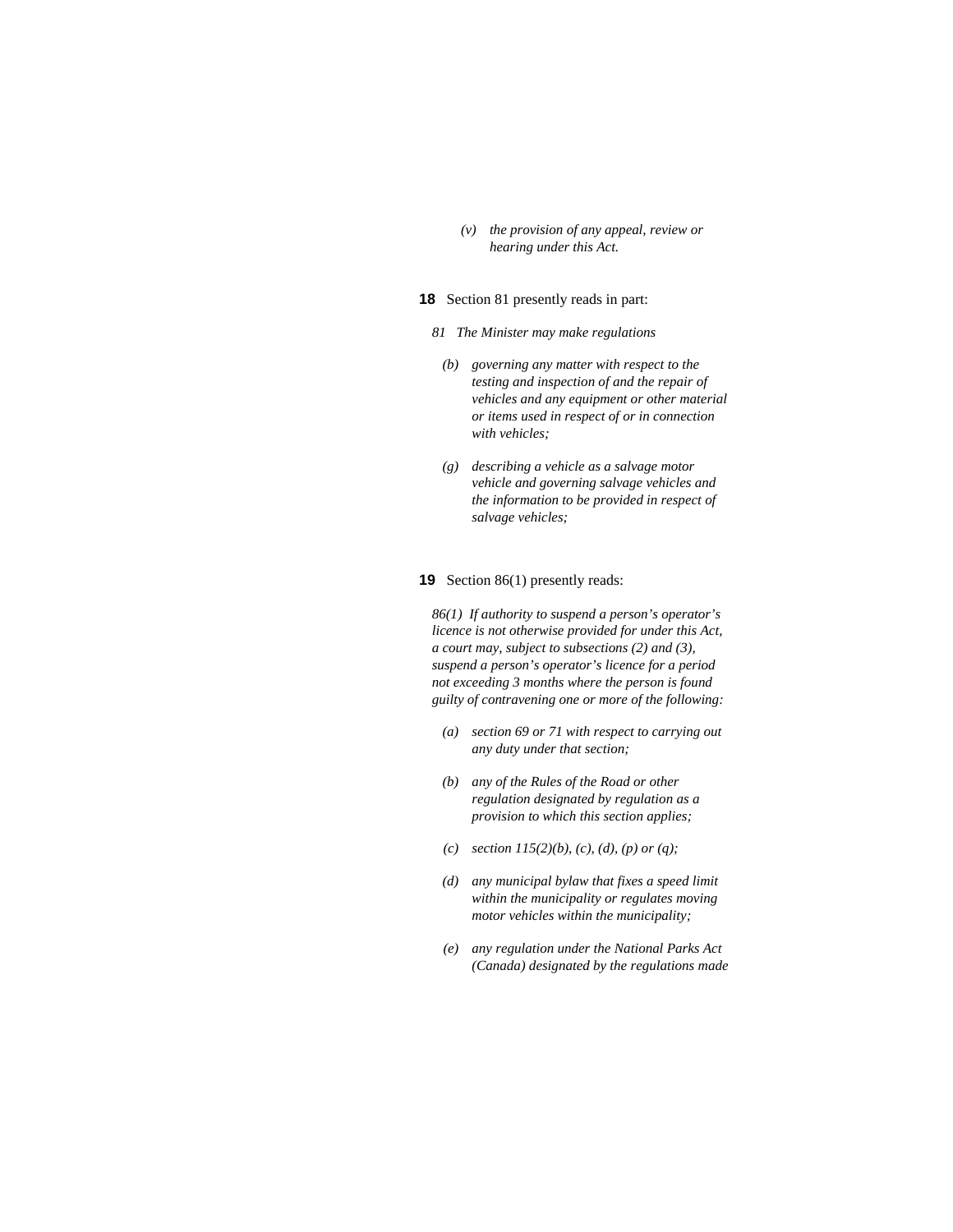*under this statute as a provision to which this section applies.* 

### **20** Section 90(1)(e) presently reads:

- *90(1) In this section,*
- *(e) "peace officer" means a police officer as defined in section 1 of the Police Act;*

### **21** Section 115(2) presently reads in part:

*(2) A person shall not do any of the following:* 

 *(s) where a minimum speed limit is established or prescribed under this Act for a highway with respect to a period of time, drive a vehicle on a highway during that period of time at a speed that is less than the minimum speed limit established or prescribed for that highway for that period of time.* 

*(3) Notwithstanding subsection (2)(c), the Registrar or the road authority may issue a permit authorizing a race to be held on a highway subject to any terms or conditions that the Registrar or the road authority considers appropriate.* 

**22** Section 120(3) presently reads:

*(3) A driver of an off-highway vehicle may drive the off-highway vehicle across any highway, including the roadway, parking lane or sidewalk portion of the highway, as the case may be, if* 

- *(a) the driver stops the off-highway vehicle before driving it on the highway or portion of the highway to be crossed,*
- *(b) all passengers disembark from the off-highway vehicle and any vehicle or thing*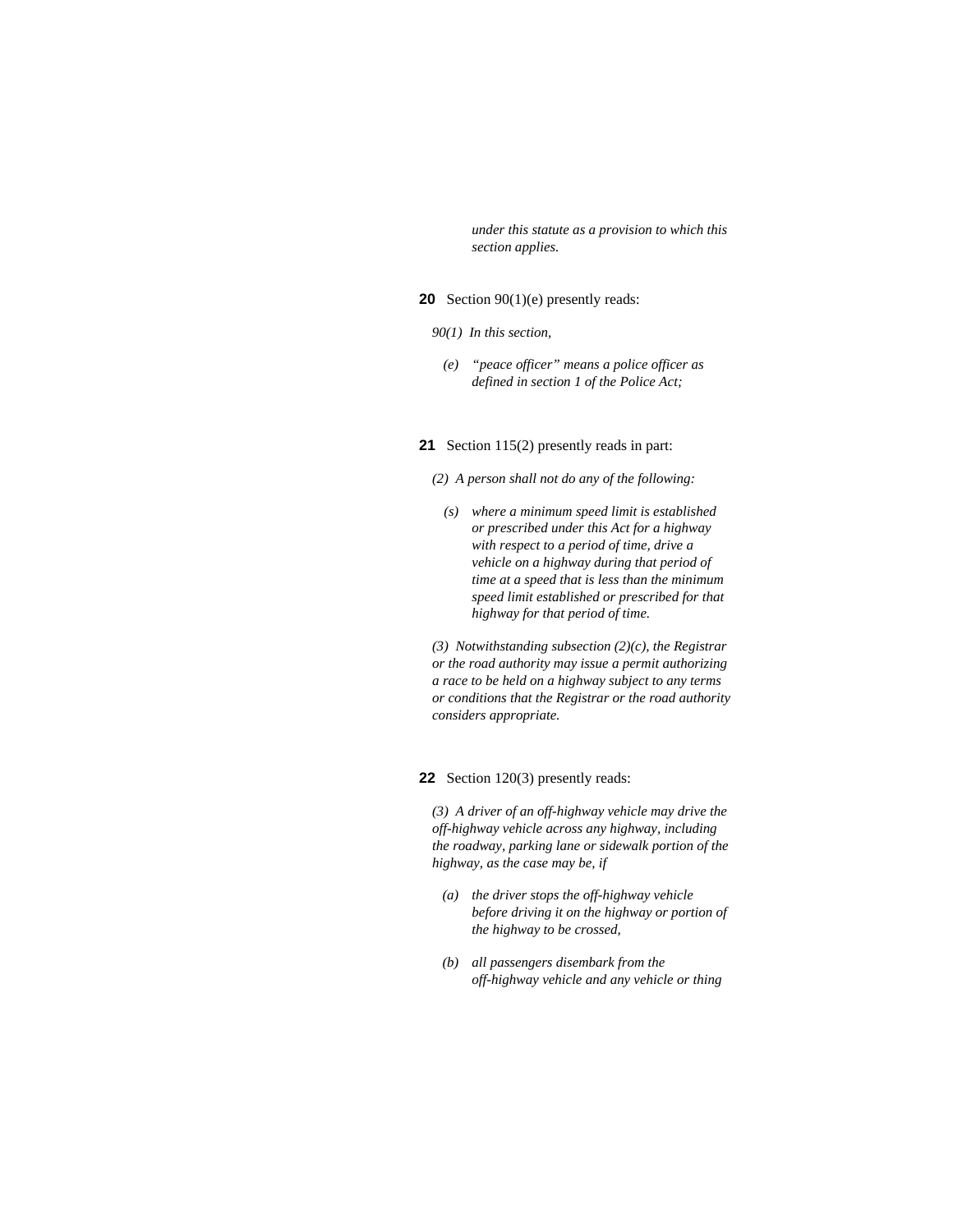*attached to it before the driver commences to drive the off-highway vehicle across the highway,* 

- *(c) the driver yields the right of way to all other vehicles and persons on the highway, and*
- *(d) the driver drives the off-highway vehicle across the highway or portion of the highway to be crossed by the most direct and shortest route of travel available to the driver.*

### **23** Section 130(1) presently reads in part:

#### *130(1) In this Part,*

- *(a) "bus" means a motor vehicle* 
	- *(i) that is designed for carrying 11 or more persons, including the person driving the vehicle, and*
	- *(ii) that is used or intended to be used for the transportation of persons,*

 *and includes any other motor vehicle designated as a bus by regulation;* 

- *(c) "certificate" means,* 
	- *(i) in the case of a commercial vehicle that is not a bus, a safety fitness certificate, and*
	- *(ii) in the case of a commercial vehicle that is a bus,* 
		- *(A) a safety fitness certificate, and*
		- *(B) an operating authority certificate;*
- *(f) "exempted operator" means* 
	- *(i) in the case of a commercial vehicle that is not a bus, the owner of a commercial*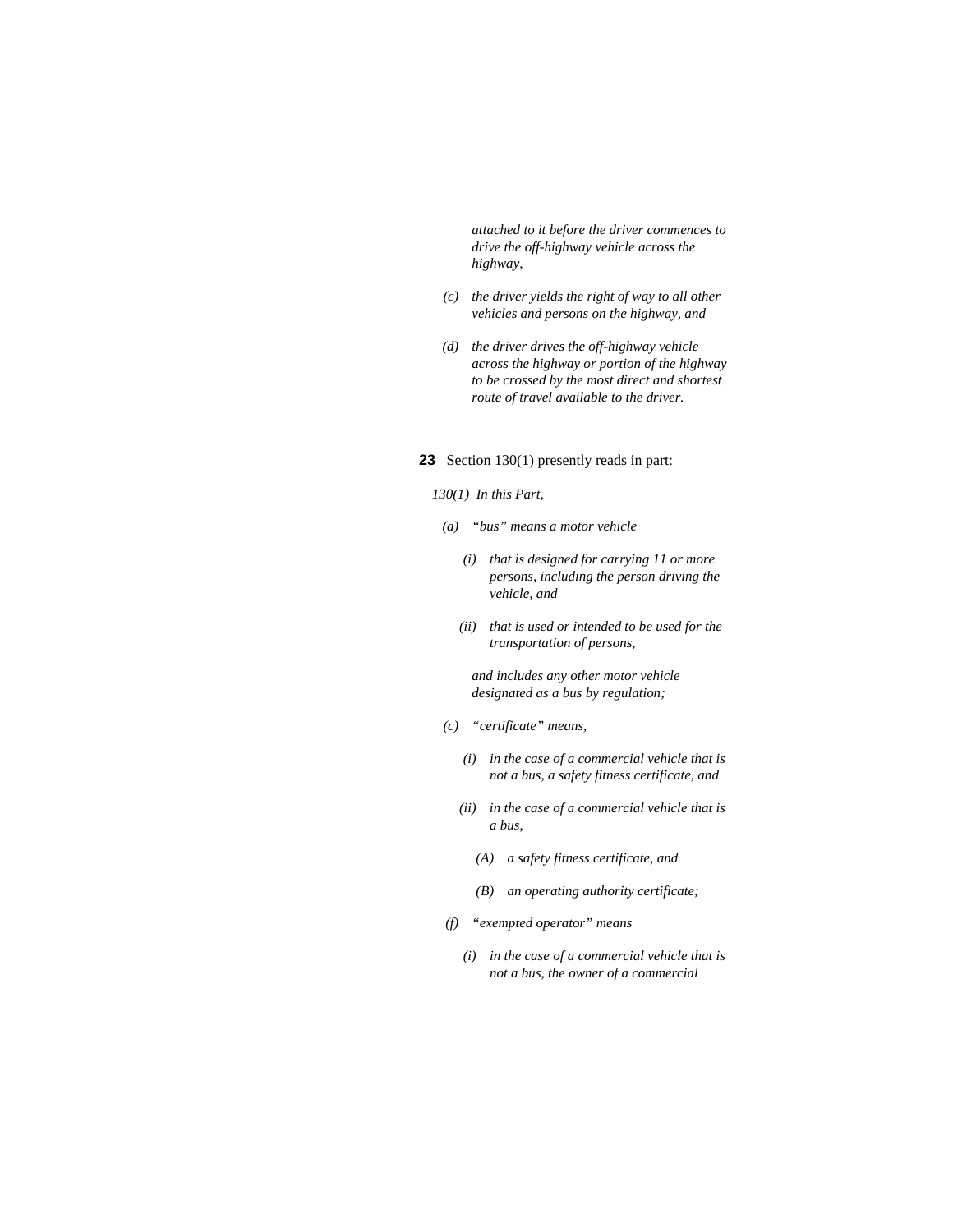*vehicle in respect of which a safety fitness certificate is not required, and* 

- *(ii) in the case of a commercial vehicle that is a bus, the owner of a commercial vehicle in respect of which a safety fitness certificate and an operating authority certificate are not required;*
- *(g) "motor transport regulatory legislation" means* 
	- *(i) this Act,*
	- *(ii) in the case of a commercial vehicle that is a bus, a safety fitness certificate and the operating authority certificate issued in respect of the operating authority under which the bus is operated;*
	- *(iii) in the case of a commercial vehicle that is not a bus, a safety fitness certificate;*
	- *(iv) a permit;*
	- *(v) any term, condition or restriction to which an operating authority certificate, a safety fitness certificate or a permit is subject;*

### **24** Section 131 presently reads in part:

*131(1) Except as otherwise permitted under this Act, a person shall not do the following:* 

- *(a) in the case of a commercial vehicle that is not a bus, operate the commercial vehicle on a highway unless the operation of that vehicle* 
	- *(i) is carried out under the authority of a safety fitness certificate, or*
	- *(ii) is exempted from the requirement of a safety fitness certificate being issued in respect of the vehicle;*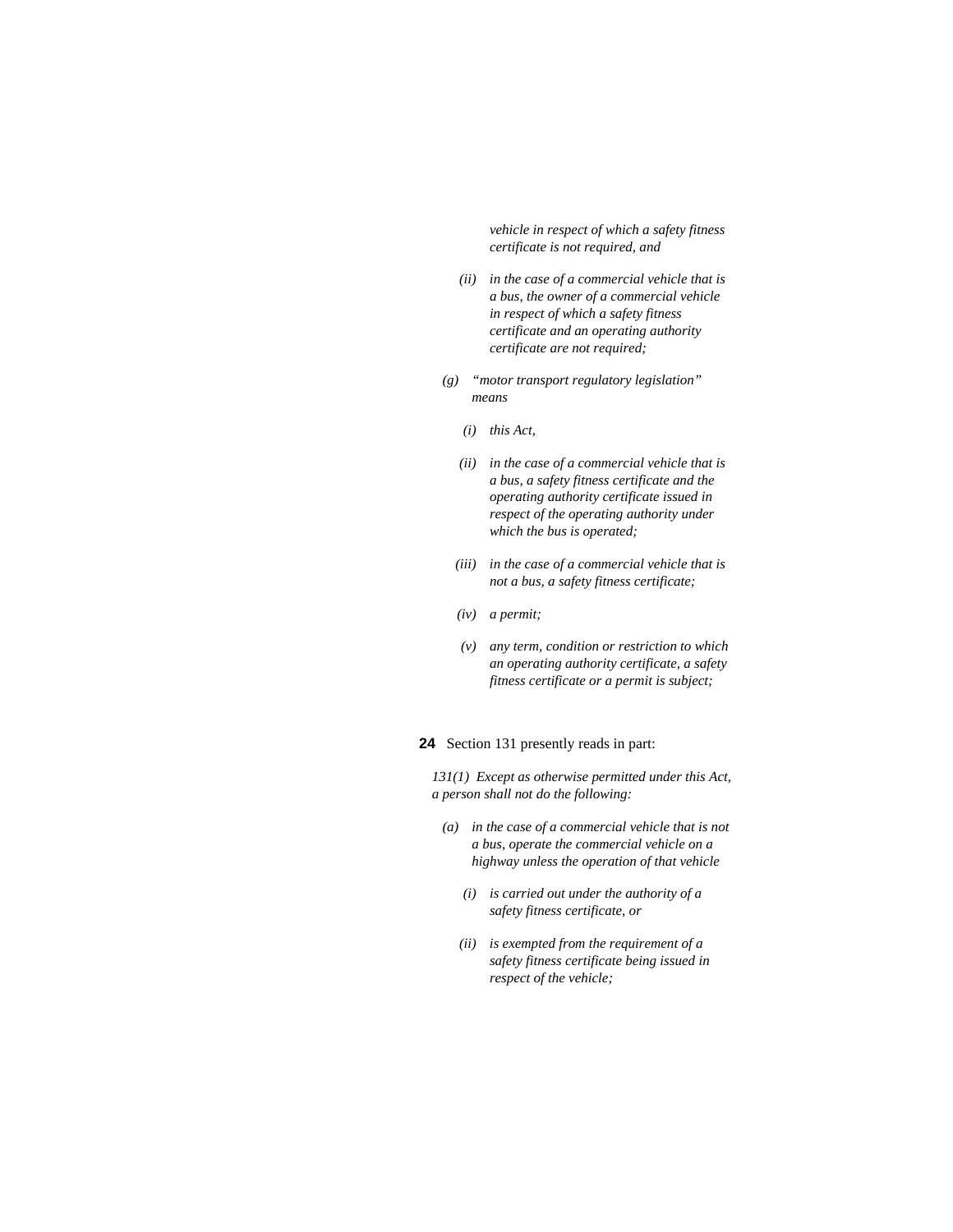- *(b) in the case of a commercial vehicle that is a bus, operate the vehicle on a highway unless the operation of that vehicle* 
	- *(i) is carried out under the authority of a safety fitness certificate and an operating authority for which an operating authority certificate is issued, or*
	- *(ii) is exempted* 
		- *(A) in the case of a safety fitness certificate, from the requirements of a safety fitness certificate being issued in respect of the vehicle, and*
		- *(B) in the case of an operating authority certificate, from the requirements of an operating authority certificate being issued in respect of the vehicle;*

#### **25** Section 132(1) presently reads:

*132(1) In this section, "transportation legislation" means,* 

- *(a) motor transport regulatory legislation, and*
- *(b) in addition to motor transport regulatory legislation, any of the following designated by regulations made under section 156 as transportation legislation:* 
	- *(i) any federal Act or provision of a federal Act that relates to transportation;*
	- *(ii) any provincial or territorial Act or provision of a provincial or territorial Act that relates to transportation;*
	- *(iii) any federal regulation or provision of a federal regulation that relates to transportation;*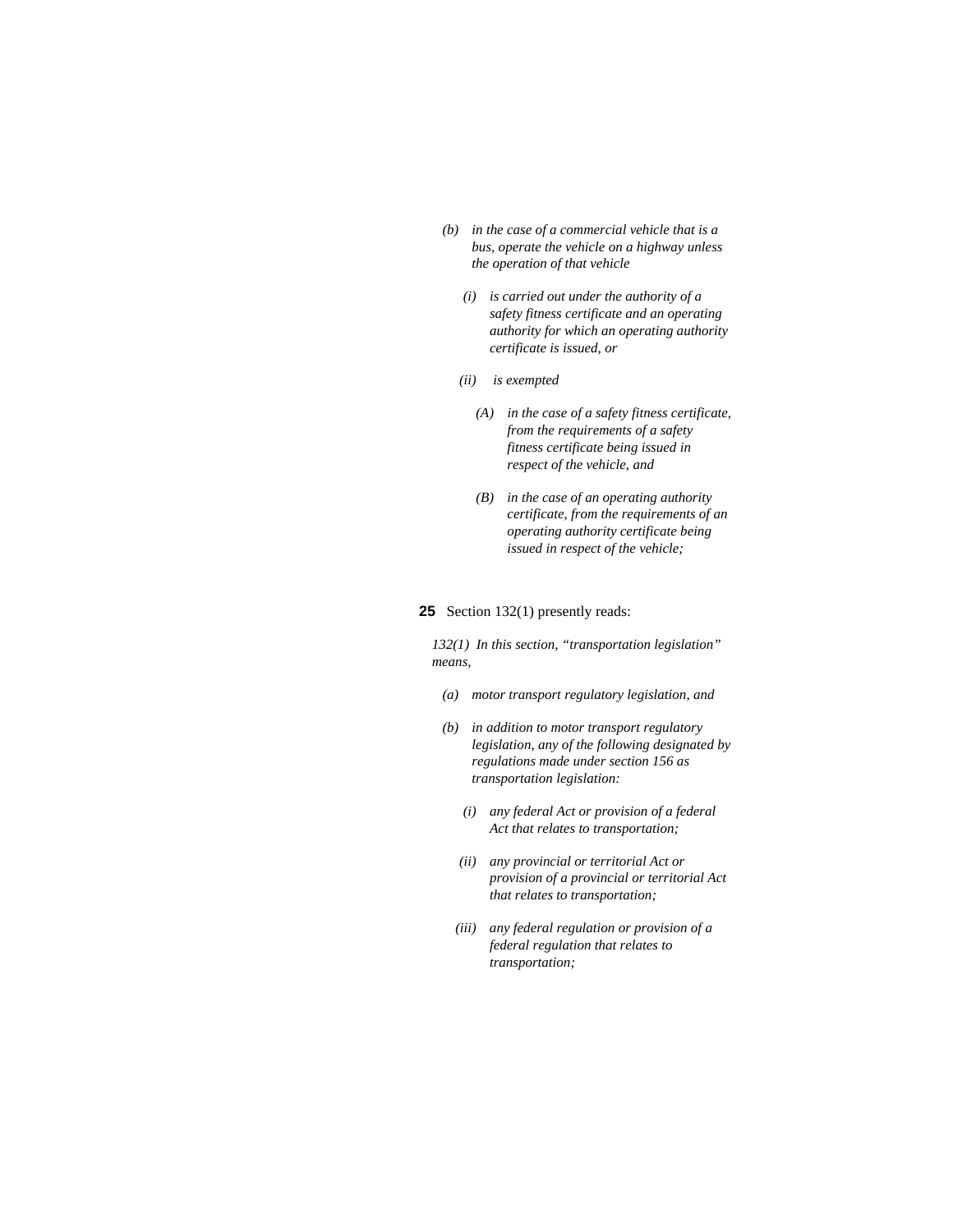- *(iv) any provincial or territorial regulation or provision of a provincial or territorial regulation that relates to transportation;*
- *(v) any certificate, authorization, licence, permit or order that relates to transportation that is issued, granted, provided or otherwise made under any Act or regulation referred to in subclauses (i) to (iv).*

### **26** Section 143(1) presently reads:

#### *143(1) In this section,*

- *(a) "regulated person" means* 
	- *(i) a carrier;*
	- *(ii) an exempted operator;*
	- *(iii) a driver of a commercial vehicle;*
	- *(iv) a person engaged in carrying out safety services as defined in section 139;*
	- *(v) a holder of a permit issued in respect of the operation of a commercial vehicle;*
- *(b) "regulatory legislation" means* 
	- *(i) motor transport regulatory legislation, and*
	- *(ii) transportation legislation referred to in section 132(1)(b).*

#### **27** Section 156 presently reads in part:

- *156 The Minister may make regulations*
- *(a) establishing and governing with respect to carriers a program under which persons are*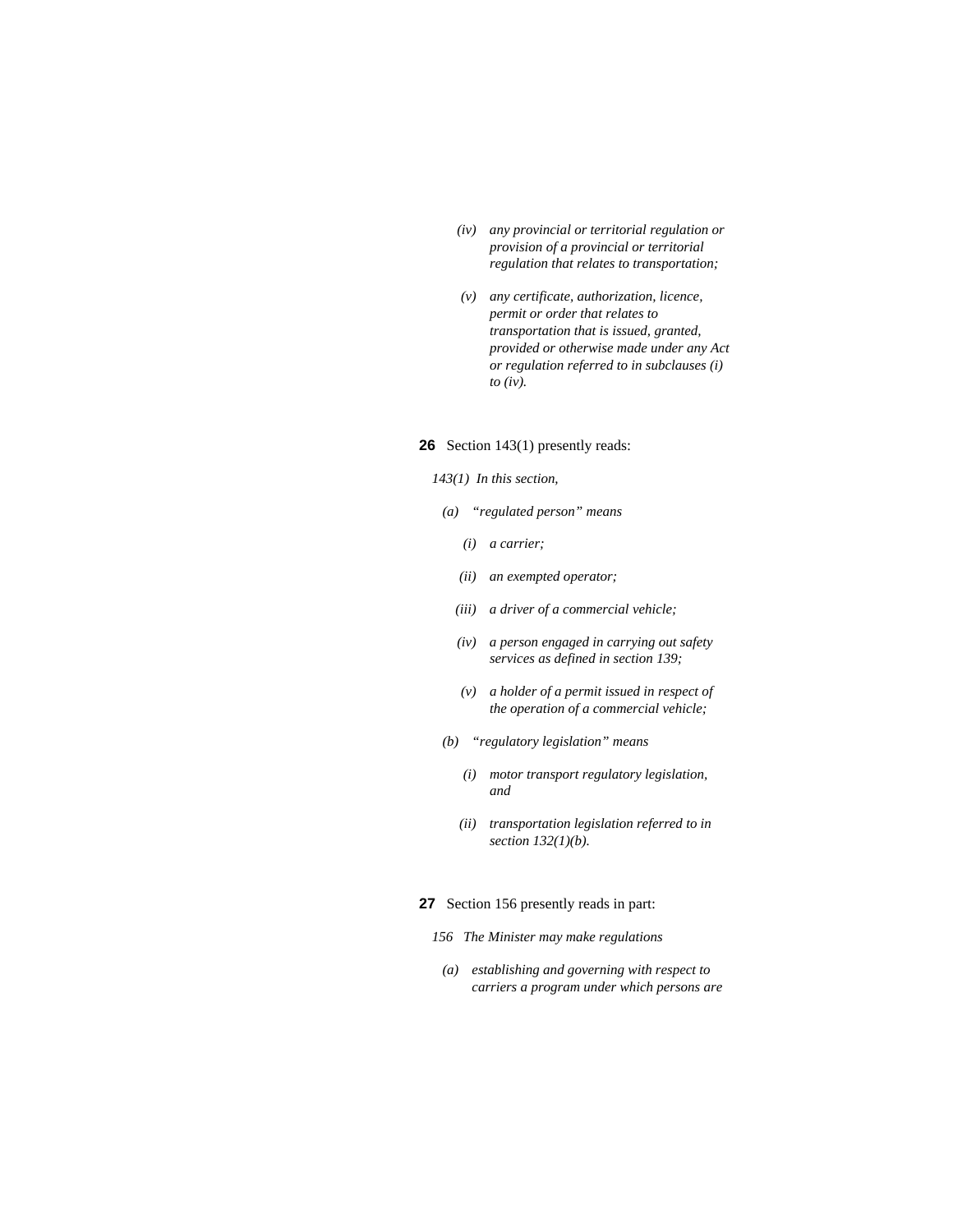*assessed defaults or demerit points for a contravention of or failure to comply with* 

- *(i) motor transport regulatory legislation, and*
- *(ii) transportation legislation referred to in section 132(1)(b);*
- *(j) for the purposes of this Part, designating what constitutes transportation legislation;*
- *(o) designating a motor vehicle, or a class of motor vehicles, as a bus.*

#### **28** Section 157(1)(a) presently reads:

*157(1) A person is guilty of an offence who contravenes or fails to comply with one or more of the following:* 

 *(a) section 51, 52(1), 53, 54(1), 61(2), 65, 66(5), 68(2), 69(1), 69(2), 69(3), 69(4), 69(5), 69(6), 70, 71, 76(1), 80, 90(3), 94(2), 111, 115(2), 119(1), 120(2), 120(3), 121, 123(2), 123(3), 126, 131(1), 137, 138, 140(1), 145, 147, 166(2), 166(3), 166(4), 173(4), 176(2), 183 or 188;* 

### **29** Section 162 presently reads:

*162(1) Subject to subsection (2), any fine or penalty imposed under this Act belongs to the Crown in right of Alberta.* 

*(2) Any fine or penalty imposed under this Act in respect of an offence occurring in* 

- *(a) a municipality that is an urban area, belongs to that municipality,*
- *(b) a municipal district or Metis settlement, other than on a highway designated as a primary*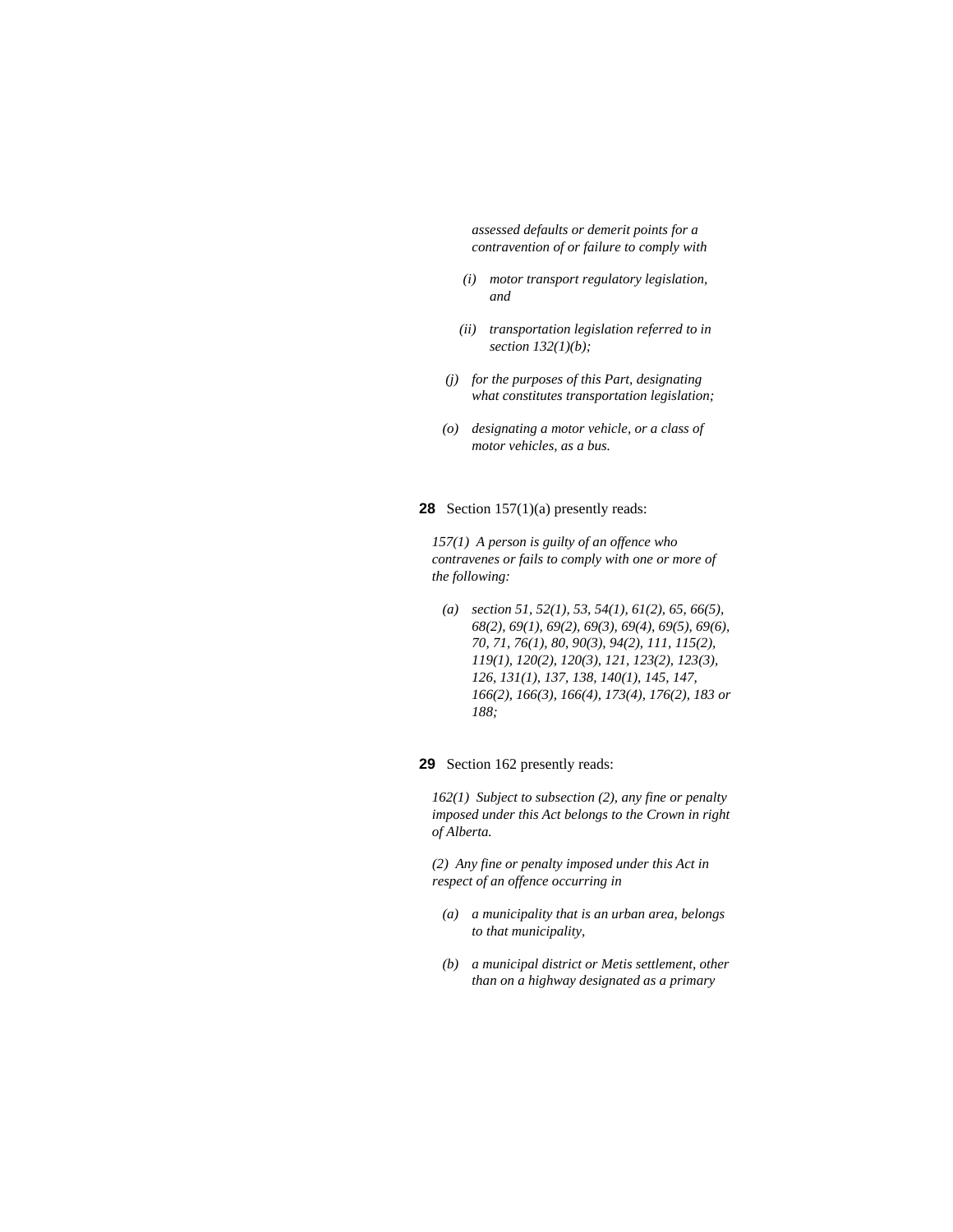*highway pursuant to the Public Highways Development Act, belongs to the municipal district or Metis settlement, and* 

 *(c) an Indian reserve, other than on a highway designated as a primary highway or a highway designated as a secondary road pursuant to the Public Highways Development Act, belongs to the band.* 

*(3) For the purposes of subsection (2)(c), "band" and "reserve" mean a band and reserve as defined in the Indian Act (Canada).* 

**30** Section 163 presently reads:

*163(1) In any prosecution under this Act or a bylaw, a certificate* 

 *(a) stating the result of* 

 *(i) a test of* 

- *(A) the speedometer of a vehicle identified in the certificate,*
- *(B) a device identified in the certificate and used for determining the accuracy of a radar device, or*
- *(C) any other device identified in the certificate and used for or in connection with establishing the speed of vehicles,*

 *or* 

- *(ii) a test of a red light traffic enforcement device,*
- *(b) bearing a date on it that is not more than,* 
	- *(i) in the case of a device referred to in clause (a)(i)(B), one year before or after the day on which the offence was charged,*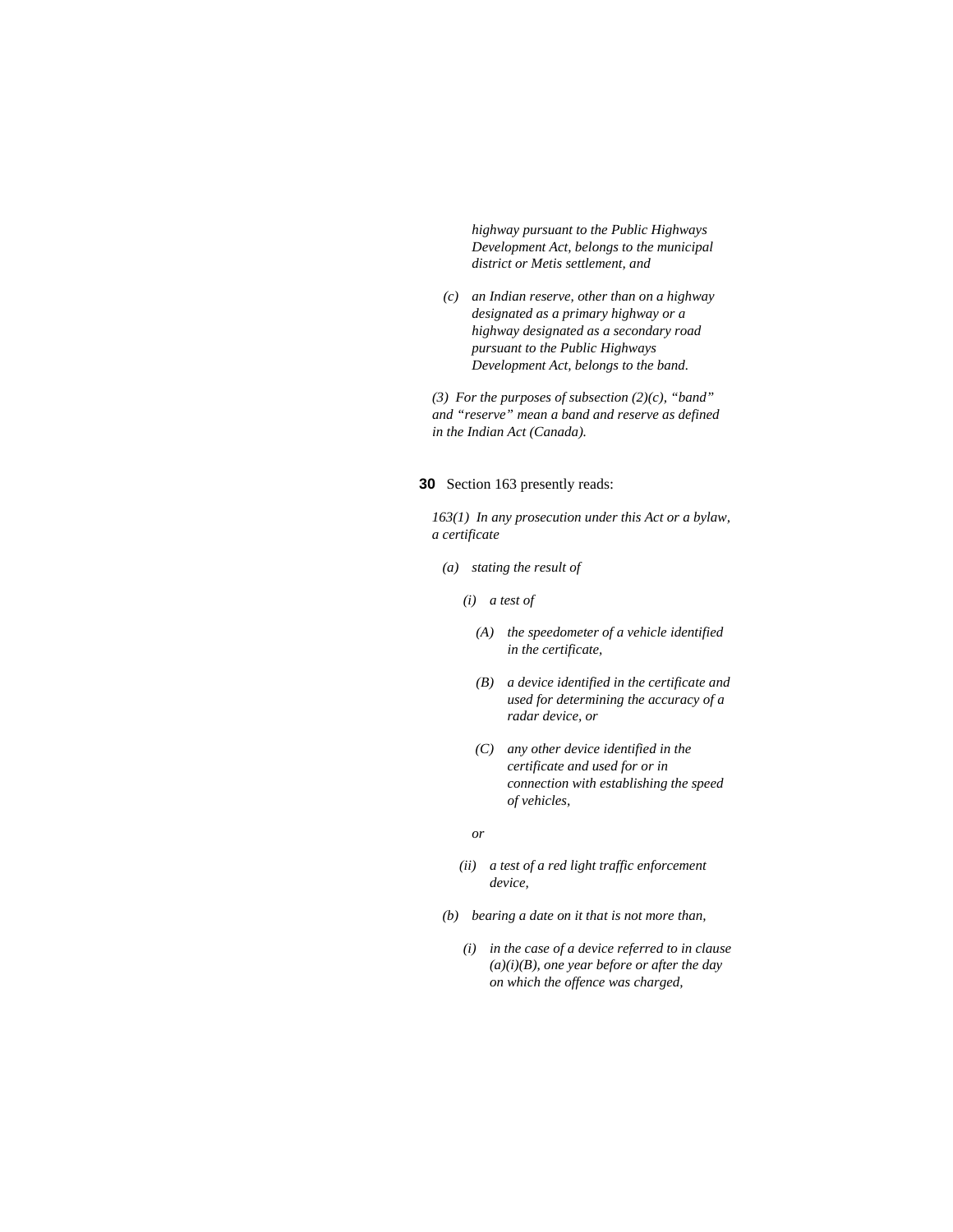- *(ii) in the case of a speedometer or other device used for or in connection with establishing the speed of vehicles, 180 days before or after the day on which the offence was charged, or*
- *(iii) in the case of a red light traffic enforcement device, 30 days before or after the day on which the offence was charged,*

#### *and*

 *(c) purporting to be signed by a tester who is appointed under this Act to test devices of the type stated in the certificate to have been tested,* 

*shall be admitted in evidence as proof, in the absence of evidence to the contrary, of the facts stated in the certificate without proof of the signature or appointment as a tester of the person signing the certificate.* 

*(2) In any prosecution under this Act or a bylaw, a certificate purporting to be signed by a meteorologist and stating the time of sunrise or the time of sunset in any area on any day shall be admitted in evidence as proof, in the absence of evidence to the contrary, of the facts stated in the certificate without proof of the signature or qualifications of the person signing the certificate.* 

*(3) In any proceedings under which a person is charged with failing to comply with the Rules of the Road relating to red lights shown at an intersection by a traffic control signal,* 

- *(a) the evidence of any person involved in the installation, operation or use of a red light traffic enforcement device and the issuance of a violation ticket in respect of that failure to comply may be given by affidavit;*
- *(b) an affidavit referred to in clause (a) is, in the absence of evidence to the contrary, proof, in*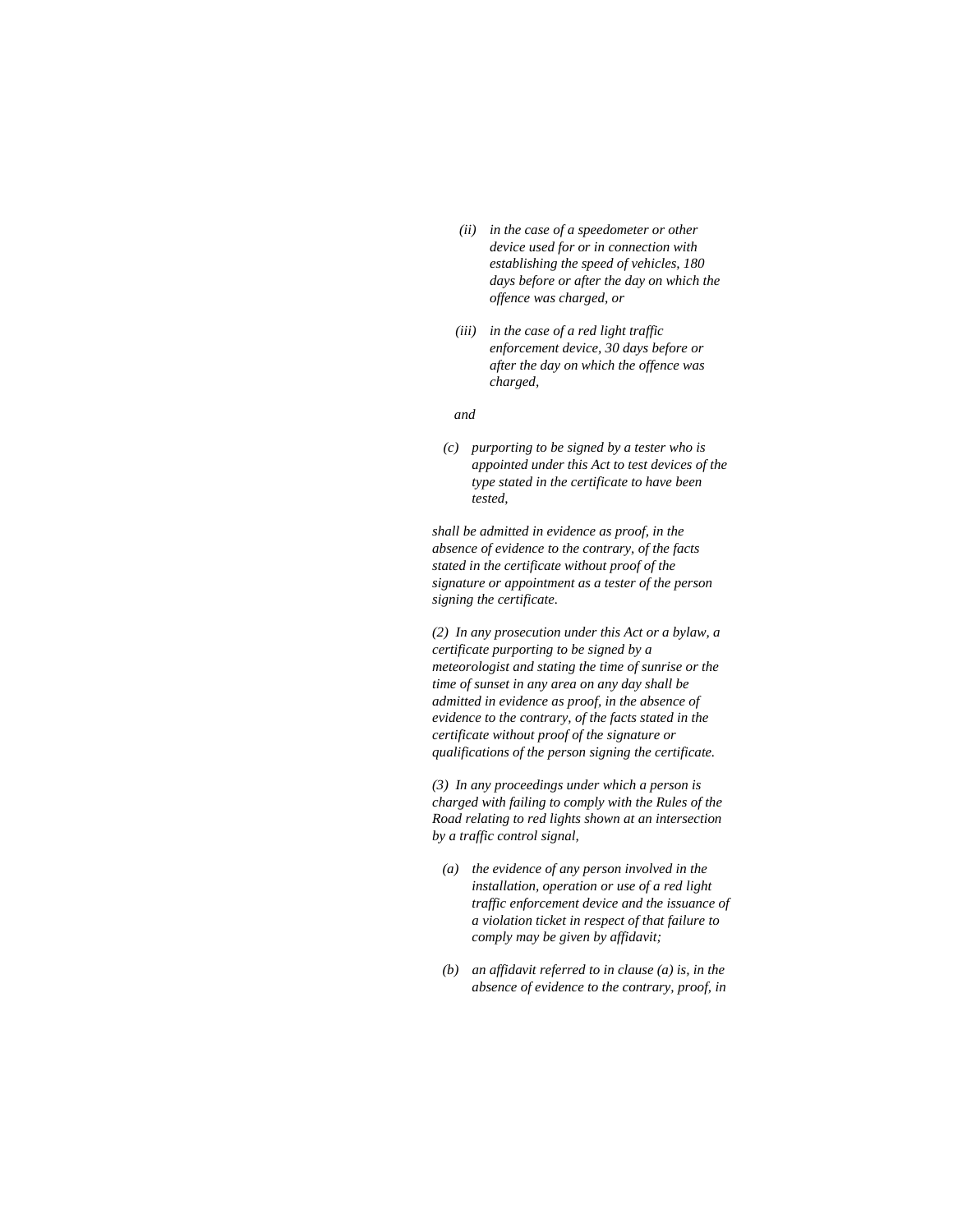*the absence of evidence to the contrary, as to the facts stated in the affidavit;* 

- *(c) a copy of an affidavit referred to in clause (a) must be served on the defendant by ordinary mail at that person's latest address, as indicated on the records of the Registrar, at least 14 days before the day of the hearing;*
- *(d) the defendant may, with leave of the court, require the attendance of any person giving evidence by affidavit pursuant to clause (a) for the purpose of cross-examination.*

#### **31** Section 167(1) presently reads:

*167(1) On the request of a peace officer, a person driving or otherwise having the care or control of a motor vehicle or trailer shall produce to the peace officer for inspection the following documents as requested by the peace officer:* 

- *(a) the person's subsisting operator's licence;*
- *(b) the subsisting certificate of registration issued in respect of the motor vehicle and any trailer attached to the motor vehicle;*
- *(c) the subsisting financial responsibility card issued in respect of that motor vehicle;*
- *(d) the customs permit issued in respect of the motor vehicle where a customs permit has been obtained in respect of the motor vehicle's entry into Canada.*

### **32** Section 172 presently reads:

*172 Where a person has been charged with an offence under* 

 *(a) section 253 or 254 of the Criminal Code (Canada), or*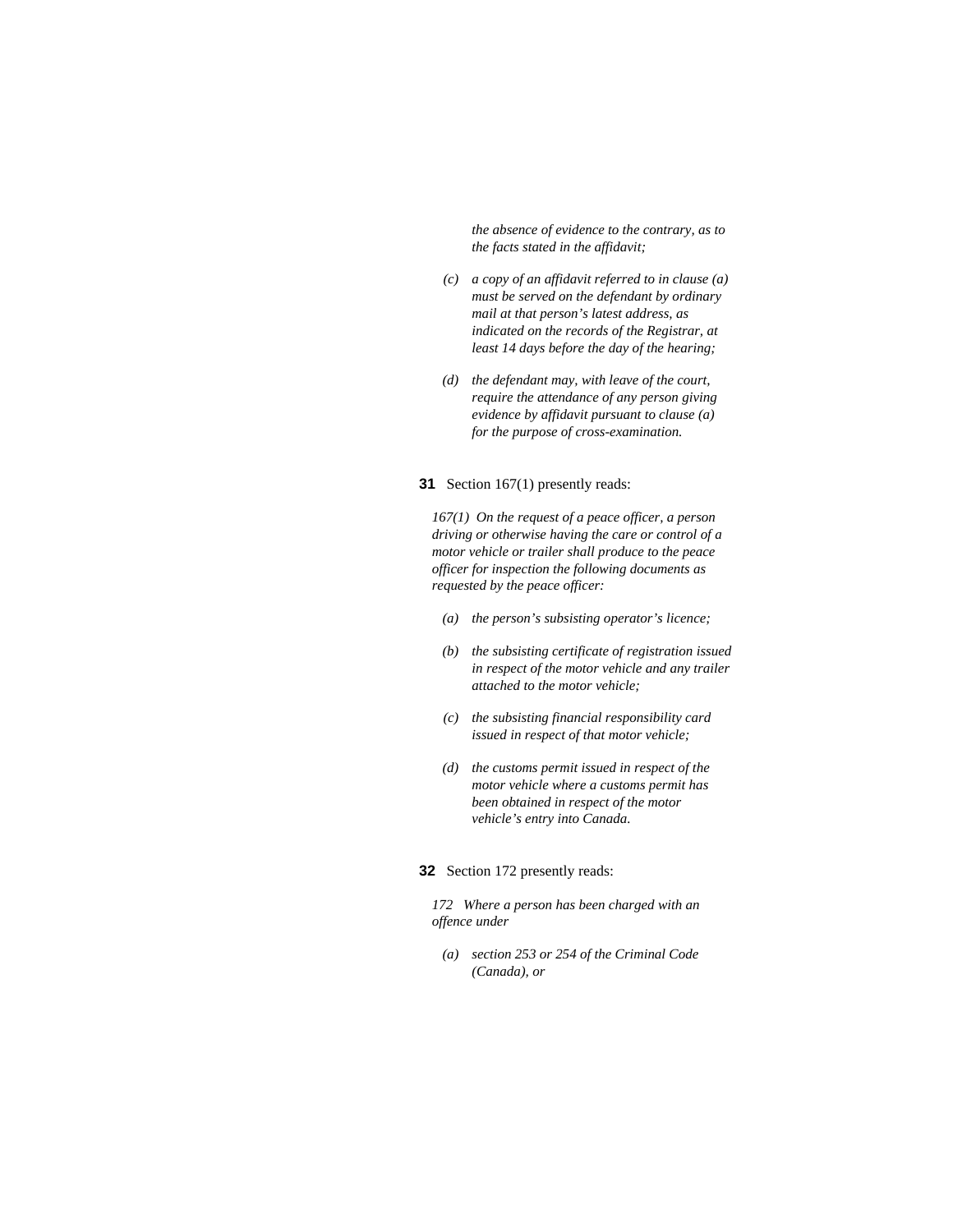*(b) section 130 of the National Defence Act (Canada) by reason of that person contravening section 253 or 254 of the Criminal Code (Canada),* 

*a peace officer or another person authorized by a peace officer may, for a period of time not exceeding 24 hours from the time that the person was charged, seize or immobilize the motor vehicle that was being operated by that person at the time that the person was charged.* 

### **33** Section 173 presently reads:

*173(1) Where a person has been charged with an offence under* 

- *(a) section 94,*
- *(b) subsection 259(4) of the Criminal Code (Canada), or*
- *(c) section 130 of the National Defence Act (Canada) by reason of that person contravening subsection 259(4) of the Criminal Code (Canada),*

*a peace officer, the Registrar or a person authorized by a peace officer or the Registrar shall, for a period of 30 days, or a lesser period of time as prescribed by regulation, seize or immobilize the motor vehicle that was being operated by that person at the time that the person was charged.* 

#### *(2) Where*

- *(a) a motor vehicle was seized or immobilized under subsection (1),*
- *(b) that seizure or immobilization has not been revoked, and*
- *(c) within 3 years from the day that the motor vehicle was seized or immobilized under*